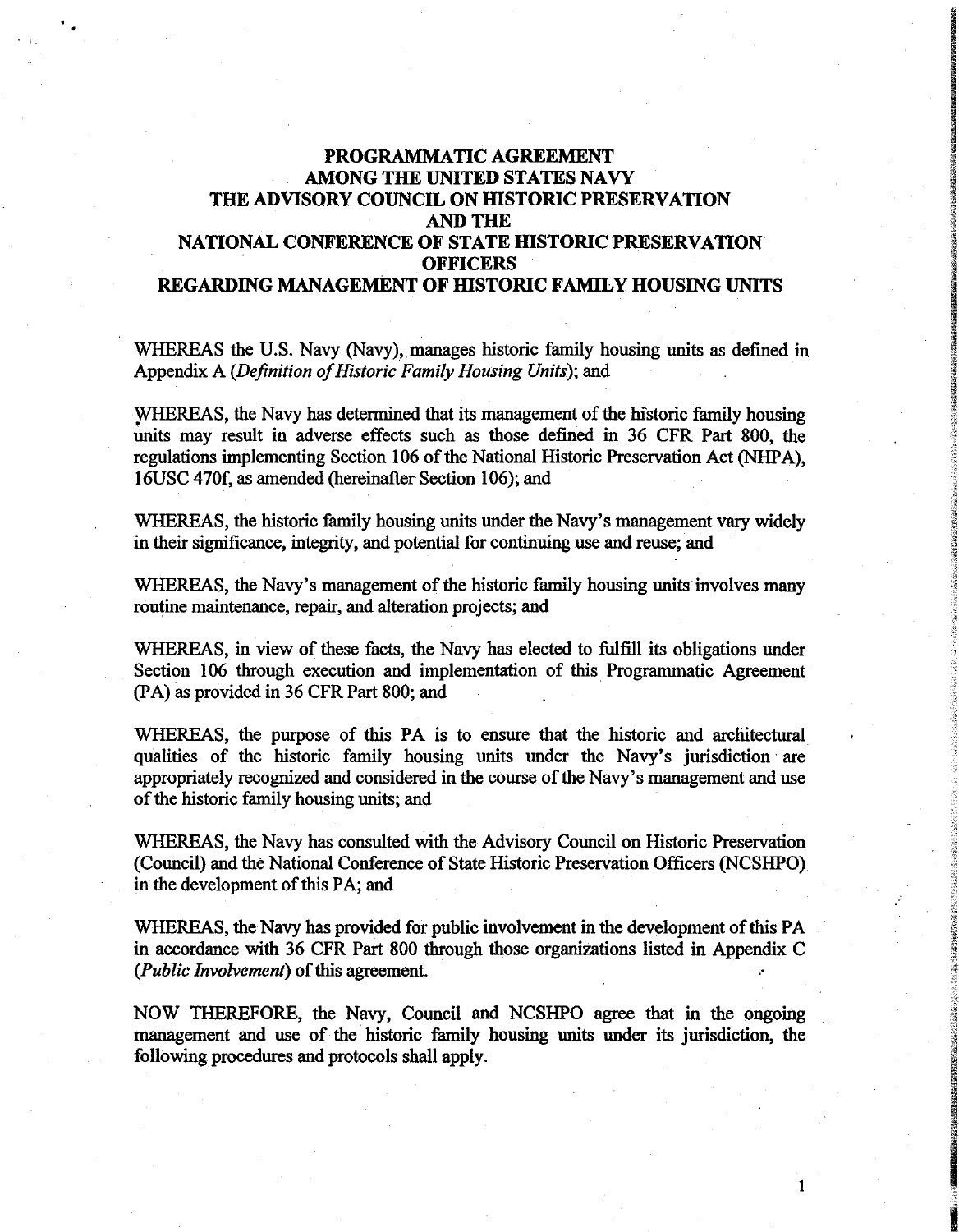## Stipulations

The Navy shall ensure that the following stipulations are carried out:

- I. Identification of Historic Family Housing Units.
	- 1. The Navy shall continue to consult with State Historic Preservation Offices (SHPO) to identify historic family housing units, and their specific significant elements, components and settings in accordance with Section 110 of the National Historic Preservation Act, and, as applicable, 36 CFR 60. Should the SHPO disagree with the Navy's determination that a property does not appear to qualify for listing on the National Register of Historic Places, the Navy shall accept the SHPO's finding, or refer the question to the Keeper of the National Register, in accordance with 36 CFR Part 63.
- II. Categorization of Family Housing Units.
	- 1. In consultation with the State Historic Preservation Officer (SHPO) and other interested parties (if any), every installation commander/regional commander responsible for managing family housing units shall assess the historic significance of each family housing unit and assign it to one of two categories; each unit will be either 'listed on or eligible for listing on the National Register of Historic Places" or 'not eligible for or listed on the National Register of Historic Places".
		- a. Category I. Category I historic family housing units are those units that are listed on the National Register of Historic Places or are eligible for listing on the National Register of Historic Places as identified in accordance with Stipulation  $I(1)$ . Those family housing units that are worthy of protection and investment under the NHPA, possess integrity of location, design, setting, materials, workmanship, feeling, and association (as applicable); and meet one or more of the following criteria:
			- **1.** that are associated with events that have made a significant contribution to the broad patterns of our history; or
			- ii. that are associated with the lives of persons significant in our past; or
			- iii. that embody distinctive characteristics of a type, period, or method of construction, or that represent the work of a master, or that possess high artistic values, or that represent a significant and distinguishable en\_tity whose components may lack individual distinction; or
			- iv. that have yielded, or may be likely to yield, information important in prehistory or history.
		- b. Category II: Category II family housing units are those units that have been evaluated in accordance with Stipulation 1(1) and found not to qualify for

 $\overline{\phantom{a}}$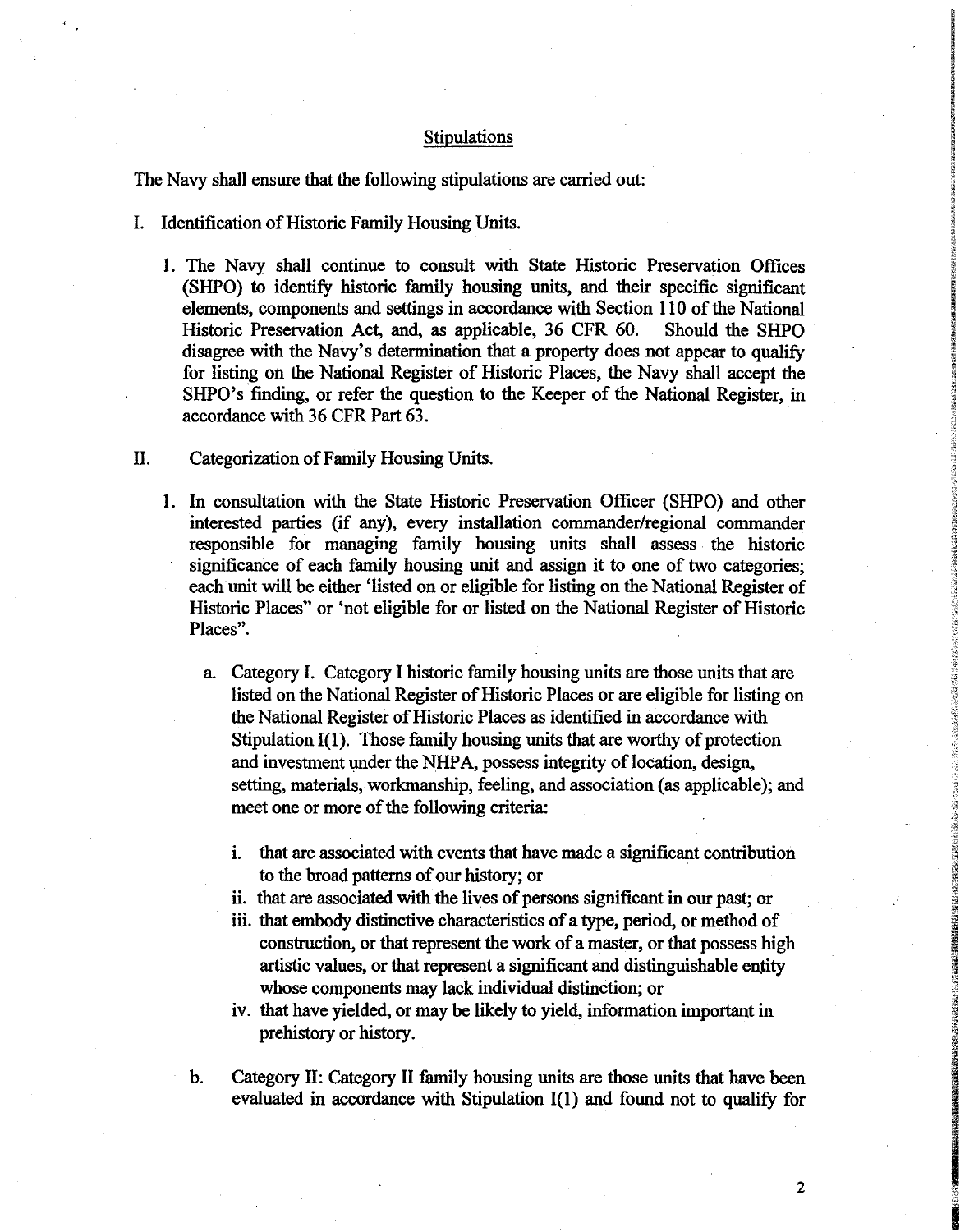listing on the National Register of Historic Places or have been found to be non-contributing elements in a National Register historic district.

- 2. Furthermore, in consultation with the appropriate SHPOs, the relative historic significance of all housing units in Category I shall be assessed and assigned a preservation treatment priority listed below in Stipulation III, Treatment of Family Housing Units. Assignment of both categories and preservation treatment Assignment of both categories and preservation treatment priorities shall include historic family housing units that are located within installations, but are managed and· maintained by a contractor, such as in Public/Private Ventures. Where the SHPO agrees with the Navy's assignment of categories, the Navy shall implement Stipulation III. Where the SHPO objects, the installation shall comply with Stipulation VII of this agreement. Categorization completion shall be monitored yearly by a senior command as assigned.
- 3. Should the Navy decide that a unit or units are no longer to be used as family housing, and their reuse or demolition has not been treated under this agreement, those units will fall outside of this agreement and be separately subject to NHP A consultation.
- 4. When conveying or leasing any Navy housing that is eligible for or listed in the National Register of Historic Places; Navy is responsible to ensure that the requirements of Section 106, NHPA are met.

III. Treatment of Family Housing Units.

- 1. The Navy shall ensure that its family housing units are managed and treated in the following manner in lieu of standard Section 106 compliance pursuant to 36 CFR Part 800.
	- a. The Navy shall determine the relative significance of all Category I historic family housing units, according to Navy Historic Family Housing Categorization Protocol in Appendix B. Category I family housing units shall be assigned to one of three treatment priorities: Priority I, Priority II, or Priority Ill. Each priority shall correspond to a treatment protocol, provided in 111.2. Category II treatments is distinguished in 111.3. Criteria for determining appropriate priority levels for Category I family housing units are listed below:
	- **b. Priority** I: Priority I historic family housing units are those units that are worthy of long-term preservation and investment because they possess significant integrity of location, design, setting, materials, workmanship, feeling, and association (as applicable); and meet one or more of the following criteria:
		- 1. The housing is of central importance in defining or maintaining the historic, architectural, or cultural character of the installation or site or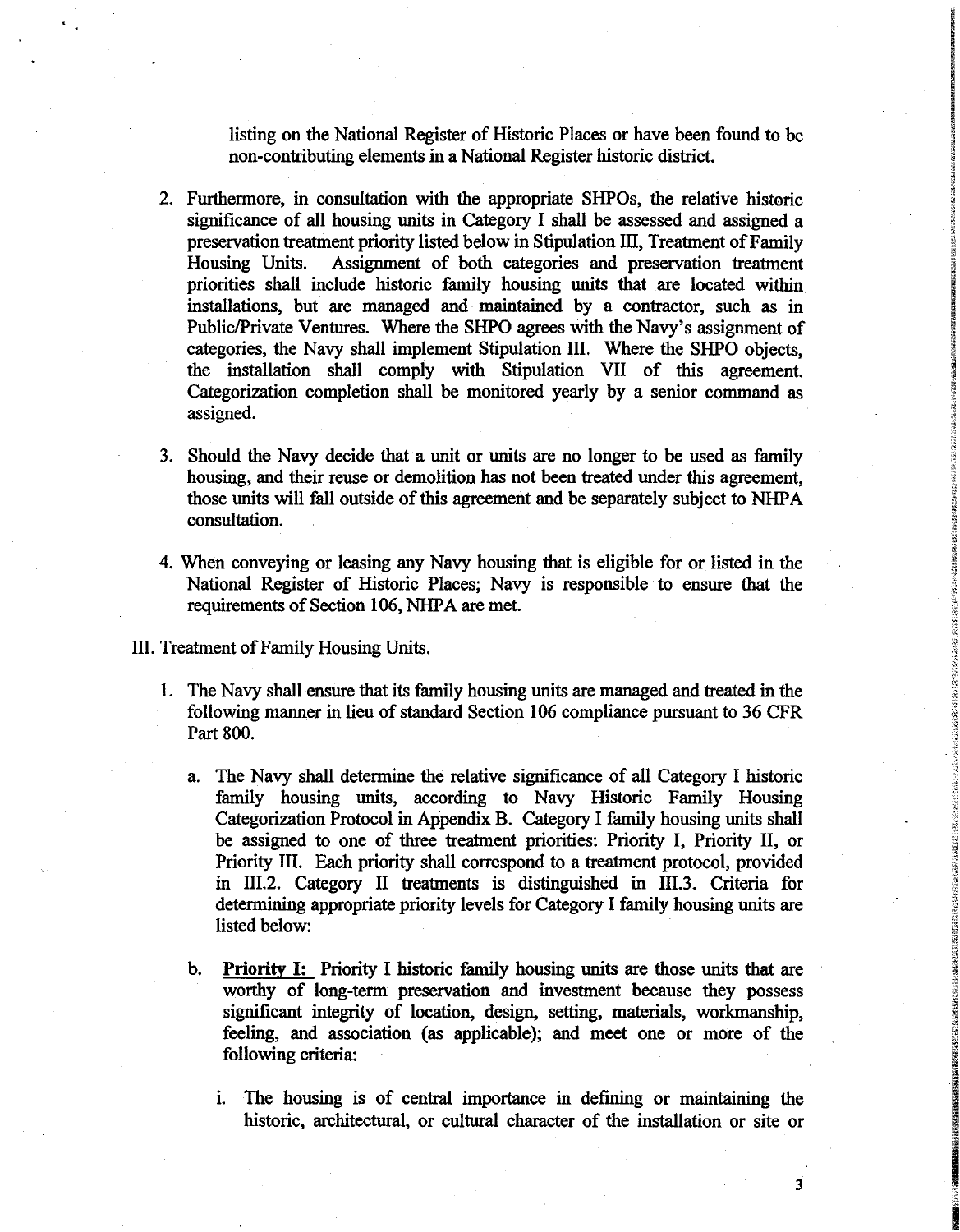some. significant aspect of the installation, or of a historic district, including districts that may extend beyond the installation's boundaries or exist in close proximity outside the installation's boundaries.

- i. Has outstanding architectural, engineering, artistic, or landscape architectural characteristics.
- iii. Has unusual importance for the interpretation of history, industrial development, military strategy, military organization or military tradition.
- iv. Has considerable potential for continuing or adaptive use either by the Navy or by others.
- v. Represents a major past investment of resources, such as materials or energy that should not be wasted if such waste can be avoided.
- vi. Is of particular and local historic value to the installation, the Navy or the neighboring community.
- c. **Priority** II: Priority II units are those family housing units eligible for or listed on the National Register of Historic Places and merit consideration for long-term preservation, but should not be assigned to Priority I because they meet one or more of the following criteria:
	- i. The housing is not central to defining or maintaining the character of the installation, a significant aspect of the installation or site or a historic district.
	- ii. The integrity of those aspects of the housing that constitute its historic value has been compromised, limiting the potential for meaningful continuing or adaptive use.
	- iii. Are good, but not outstanding examples of architectural styles, engineering methods, artistic values or landscape architecture (e.g. multiple examples of a given type of significant structure).
	- iv. Represent a significant past investment of resources such as materials or energy, but not such a great investment that their disposal would constitute a major waste of resources.
	- v. Can contribute to the interpretation of history, industrial development, military strategy, military organization or military tradition.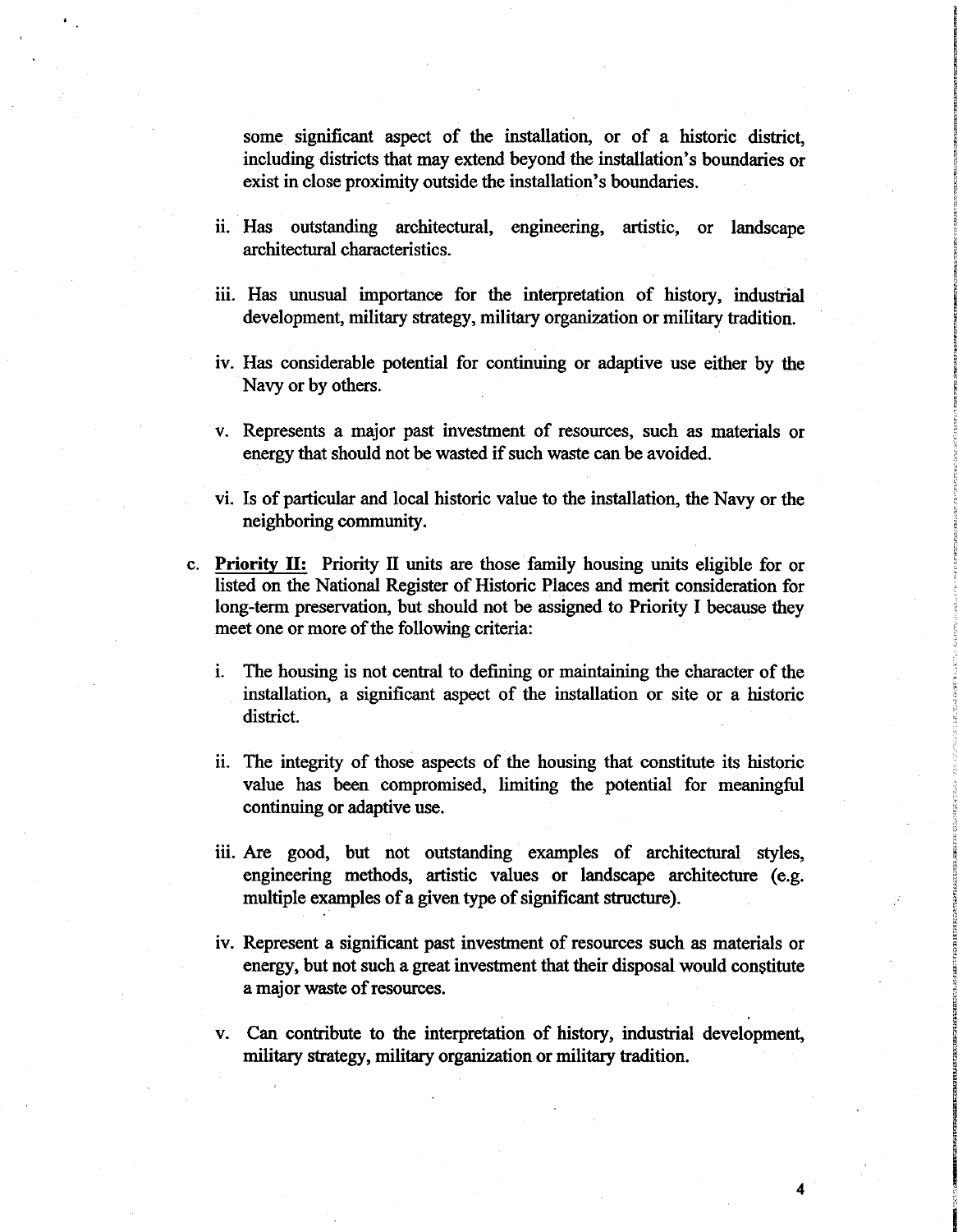- d. **Priority** III: Priority III historic family housing units are those units that are eligible for or listed on the National Register of Historic Places and merit consideration in planning and decision making, but should not be assigned to Priority II because they meet one or more of the following criteria:
	- i. Have integrity that has been significantly compromised, but remain eligible for the National Register.
	- ii. Comprise minor contextual aspects of an historic district (e.g., minor service structures).
	- iii. Have been subject to destruction or deterioration due to factors beyond the control of the Navy (e.g. due to catastrophic weather or other natural events).
	- iv. Require investments disproportionate to maintaining the integrity of the housing unit.
	- v. Have limited potential for continuing or adaptive use.
- 2. Treatment of Category I family housing units, Priorities 1-111: Navy Management of its family housing units which have been categorized in accordance with Stipulation II and III above according to the terms of this agreement shall be deemed to be fully compliant with Section 106 requirements and 36 CFR Part 800.
	- a. Management: The Navy shall manage all historic family housing units as follows:
		- 1. Excepting those housing units addressed in 111.2.a.ii, below, maintain and repair all Category I units in accordance with the recommended procedures in the *Secretary of the Interior's Standards for the Treatment of Historic Properties with Guidelines for Preserving, Rehabilitating, Restoring, and Reconstructing Historic Buildings*  (National Park Service 1995, hereinafter *Secretary's Standards)* and the Historic Structures Preservation Manual (NAVFAC MO-913, September, 1991, hereinafter M0-913).
		- 11. Where there exist Category I, Priority III family housing units whose integrity is significantly compromised, the Navy may propose exempting those units from preservation, requesting concurrence from each SHPO with jurisdiction over the units, and may, upon agreement, proceed to the management of those units without further consultation or preservation measures. In absence of such an agreement, any such

..

*5* 

**BIRTHDAY STATES AND ANNOUNCE** 

**In the American State**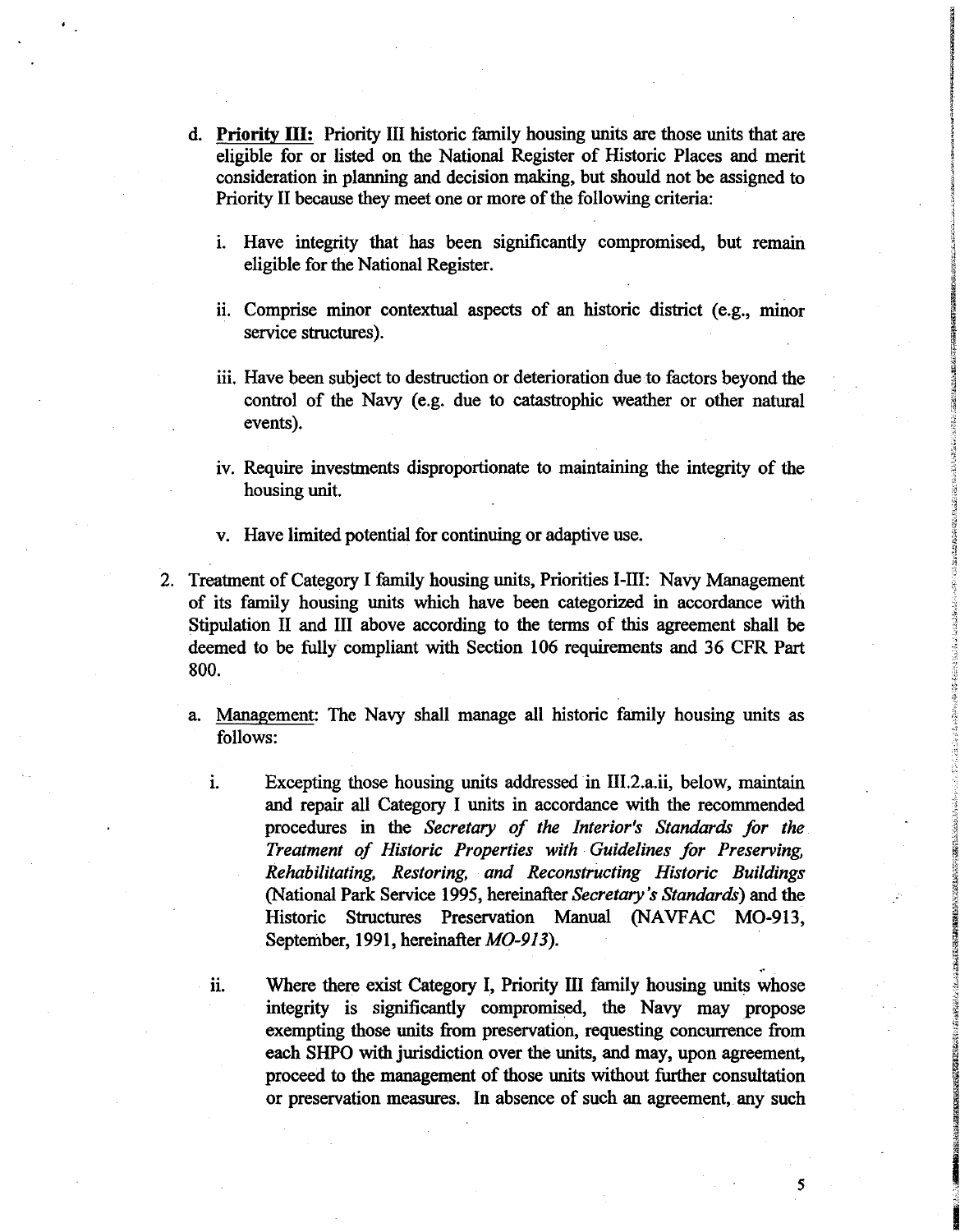Priority III housing units will be managed in accordance with the terms of this PA.

- iii. Capehart and Wherry Housing. There exist a significant number of Capehart and Wherry housing units under Navy control. For those units which the Navy may determine eligible for listing on the National Register of Historic Places, if any, the Navy may propose designation of representative units for preservation, requesting concurrence from each SHPO with jurisdiction over the units. Upon reaching agreement with the specific SHPOs regarding representative units the Navy may proceed to manage and or dispose of those units not so designated for preservation without further consultation or preservation measures. In absence of such an agreement, any listed or eligible Capehart or Wherry units will be managed in accordance with the terms of this **PA.**
- IV. Provide professional training in application of the *Secretary's Standards* to personnel responsible for maintenance and repair of Category I units, and for personnel responsible for decision making about maintenance and repair.
- b. Adaptive Use
	- i. The Navy will give priority to the continued and adaptive use of the units in Category I, Priority I in carrying out the installation's mission and in assisting tenant activities in carrying out their missions.
	- ii. The Navy will actively encourage continuing use and adaptive use of other historic family housing units in carrying out the installation's mission, and in assisting tenant activities in carrying out their missions.
- c. Notice and Consultation
	- i. The Navy will comply with 36 CFR Part 800 for all actions not listed in Appendix D that may affect Category I (Priority I) units.
	- ii. The Navy will notify the SHPO and other known interested parties (if any), of all actions not included in Appendix D *(Actions That Do Not Require Consultation)* when such actions affect Category I (Priority II) units and no other historic property. Such notification shall include a written description of the proposed action and shall afford the SHPO thirty (30) days to review and respond before the installation makes a decision to proceed with the action.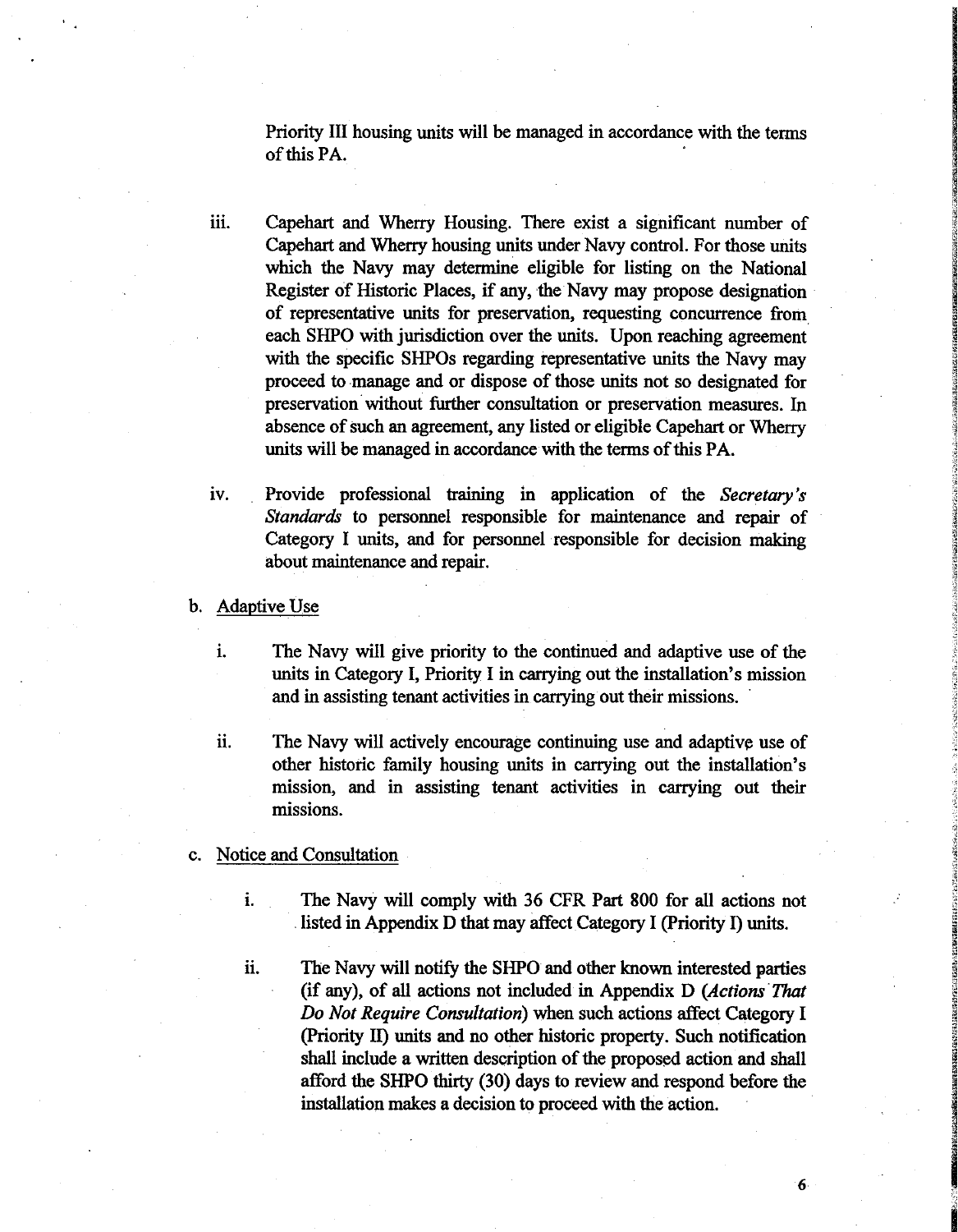Should the affected SHPO object to the proposed action within thirty (30) days after receipt of notice, the Navy shall delay its decision on the proposed action until it has complied with 36 CFR Part 800 for the proposed action.

iii. The Navy shall notify the SHPO and other known interested parties, of all actions not included in Appendix D *(Actions That Do Not Require Consultation)* when such actions affect non-exempt Category I (Priority III) units and no other historic property. Such notification shall include a written description of the proposed action and shall afford the SHPO thirty (30) days to review and respond before the installation makes a decision to proceed with the action.

> Should the SHPO object to the proposed action within thirty (30) days after receipt of notice, the Navy shall delay its decision on the proposed action until it has complied with the procedures for dispute resolution found in Stipulation VII of this agreement.

- 3. Treatment of Category II family housing units.
	- a. Treatment of Category II Units: The Navy shall not consult with SHPO, Council, or other interested parties regarding undertakings that will affect family housing units that have been evaluated in accordance with Stipulation I (1 ), but failed to meet the criteria for Category I, provided there is no potential for effect on other historic properties. The Navy need not maintain these units in accordance with the Secretary's Standards or M0-913 nor document such units prior to their destruction or alteration. However, if Category II units are located in historic districts, consultation in accordance with Stipulation V may be necessary to determine potential effects on contributing units within the district.
- IV. Variations from Treatment Categories.
	- 1. In cases where undertakings relating to management of historic family housing units are not covered by this agreement, for example ground disturbance not covered in Appendix D: ACTIONS THAT DO NOT REQUIRE CONSULTATION, each installation shall initiate consultation pursuant to 36 CFR Part 800.
	- 2. In cases where operational requirements may require housing units to be treated in a manner different from those conventions listed above, each installation shall

 $\overline{\phantom{a}}$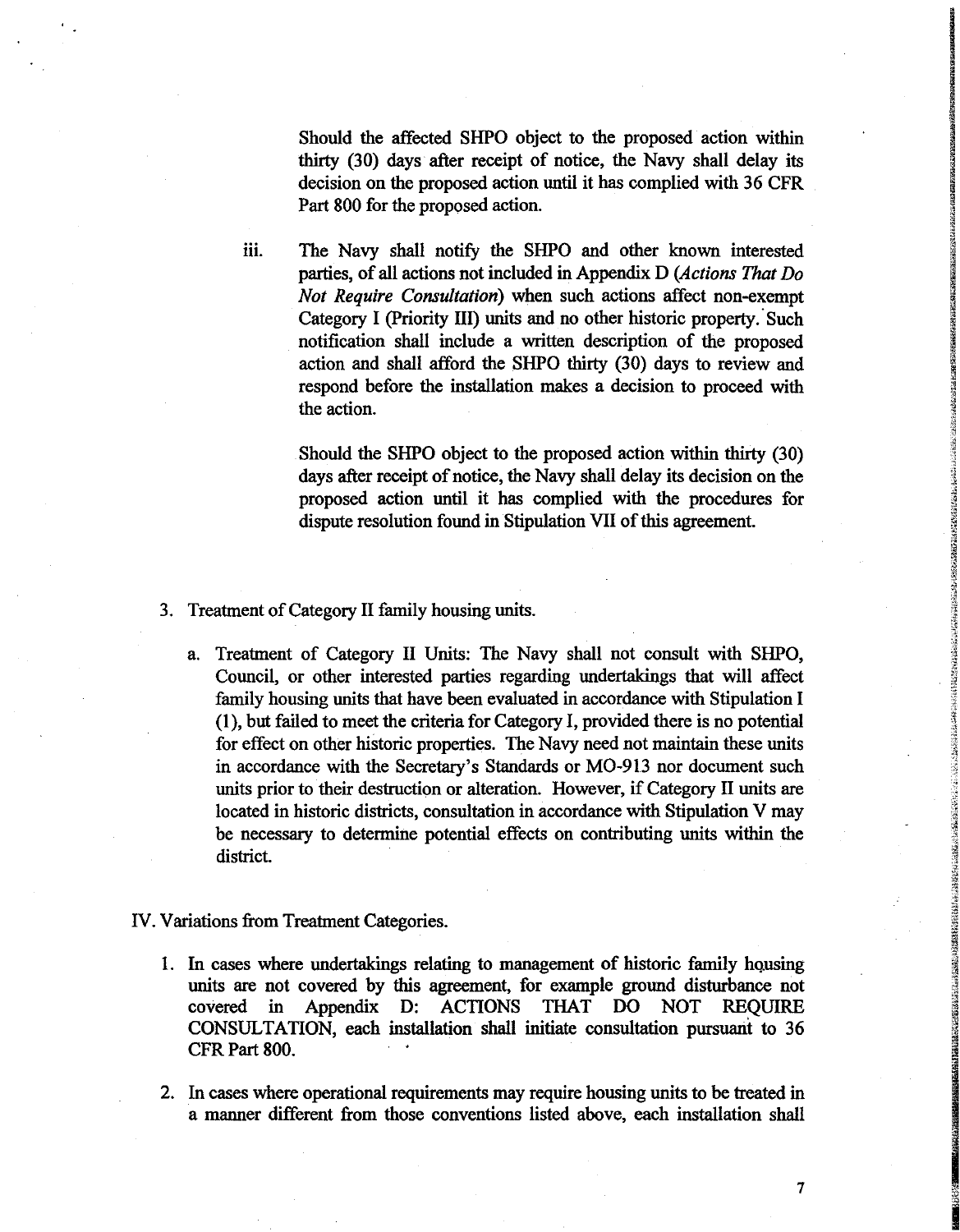delay its decision on the proposed undertaking until it has complied with 36 CFR Part 800. Results of these actions will be included in the reporting requirement from Stipulation VIII below.

- 3. Appendix D *(Actions That Do Not Require Consultation)* provides a list of undertakings that do not require public notification or consultation with the Council, NCSHPO or individual SHPOs.
- V. Potential Effects on Other Historic Properties.

The Navy shall ensure that all actions that could affect historic properties other than historic family housing units categorized in accordance with this agreement are subjected to review in a timely manner in accordance with 36 CFR Part 800 or in accordance with some other agreement executed pursuant to 36 CFR Part 800.

VI. Administrative Stipulations.

- 1. The Navy shall make every attempt to ensure that all work, including maintenance, repair and training, carried out by Navy personnel and contractors pursuant to this agreement is performed by or under the direct supervision of a person or persons meeting, at a minimum, the *Secretary of the Interior's Professional Qualifications Standards* (48 FR 44716. September 29, 1983) for the appropriate resource type.
- 2. In order to meet the training requirements specified in this PA, the Navy shall develop appropriate training courses and a schedule for the training. Within six (6) months of the last signature to this PA, the Navy will develop and begin to implement the training program following ACHP review and approval.
	- a. The training program will include distribution of this agreement, a copy of the Secretary's Standards for the Treatment of Historic Properties with Guidelines for Preserving, Rehabilitating, Restoring, and Reconstructing Historic Buildings, and MO-913 to all appropriate Navy staff. The Navy will provide a list of personnel who receive this information to the ACHP and NCSHPO annually, on a date to be agreed upon.
- 3. Execution of this PA does not prohibit the Navy from developing other agreement documents to govern the management of historic family housing units on specific installations or in specific regions or states, provided that subsequent agreements meet the intent of this PA. This PA does not supercede existing agreement documents that installations have already executed. Signatories to existing agreements must review and amend the existing agreement document to incorporate the provisions of this PA in order for it to take precedence over existing agreement documents.

VII. Dispute Resolution.

<del>の</del><br>- デジタン<br>- Contractor Security<br>- Contractor Security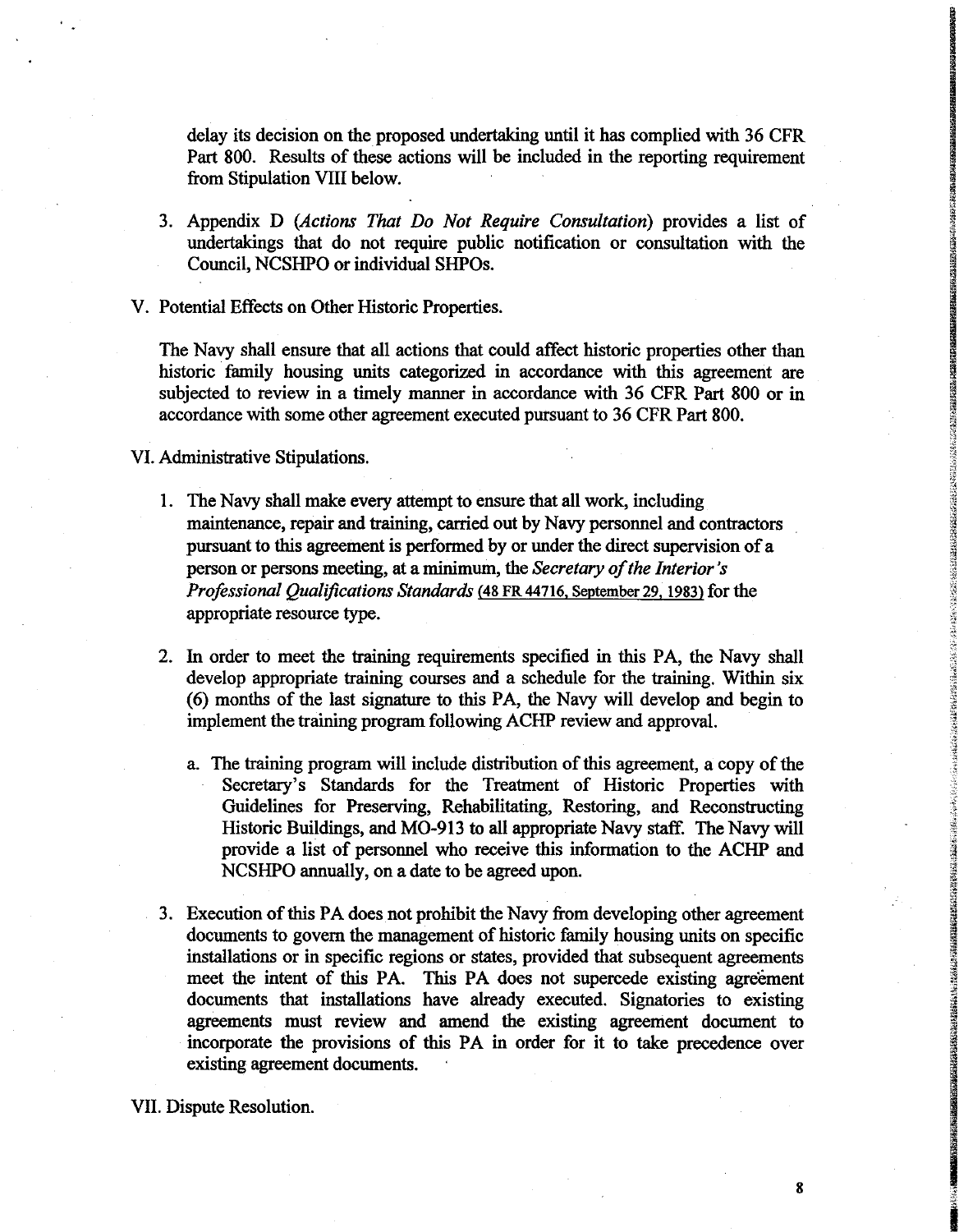- 1. Should any party to this agreement object to any action carried out or proposed by the Navy with respect to the implementation of this agreement, the officer responsible for the action shall consult with the objecting party to resolve the objection. If after initiating such consultation, the responsible officer determines that the objection cannot be resolved the officer shall forward all documentation relevant to the objection up the chain of command for resolution. If the objection remains unresolved, the Navy shall forward all documentation relevant to the objection to the Council, including the Navy's proposed response to the objection. Within thirty (30) days after receipt of all pertinent documentation, the Council shall exercise one of the following options:
	- a. Advise the Navy that the Council concurs in the Navy's proposed final decision, whereupon the Navy shall respond to the objection accordingly;
	- b. Provide the Navy with recommendations, which the Navy shall take into account in reaching a final decision regarding its response to the objection; or
	- c. Notify the Navy that the objection will be referred to the Council membership for formal comment and proceed to refer the objection and comment within (30) days. The resulting comment shall be taken into account by the Navy in accordance with§ 110(1), NHPA & 36 CFR 800.7 (c)(4).
- 2. Should the Council not exercise one of the above options within thirty (30) days after receipt of all pertinent documentation, the Navy may assume the Council's concurrence in its proposed response to the objection.
- 3. The Navy shall take into account any Council recommendation or comment provided in accordance with this stipulation with reference only to the subject of the objection; the Navy's responsibility to carry out all actions under this PA that are not the subjects of the objection shall remain unchanged.
- 4. At any time during the implementation of the measures stipulated in this PA, should an objection pertaining to this PA be raised by a member of the public, the installation or activity responsible for the action objected to shall notify parties to this PA and take the objection into account, consulting with the objector and, should the objector so request, with any of the parties to this PA to resolve the objection.

VIII. Annual Report and Review.

1. Each year this PA remains in force, the Navy organizational component responsible for housing operations nationwide (currently NAVFACENGCOM HSG) shall track and coordinate categorization efforts Navy-wide. This entity will also prepare and provide via the chain of command an annual report to the Council, NCSHPO, and other interested parties known to the Navy, addressing the following topics: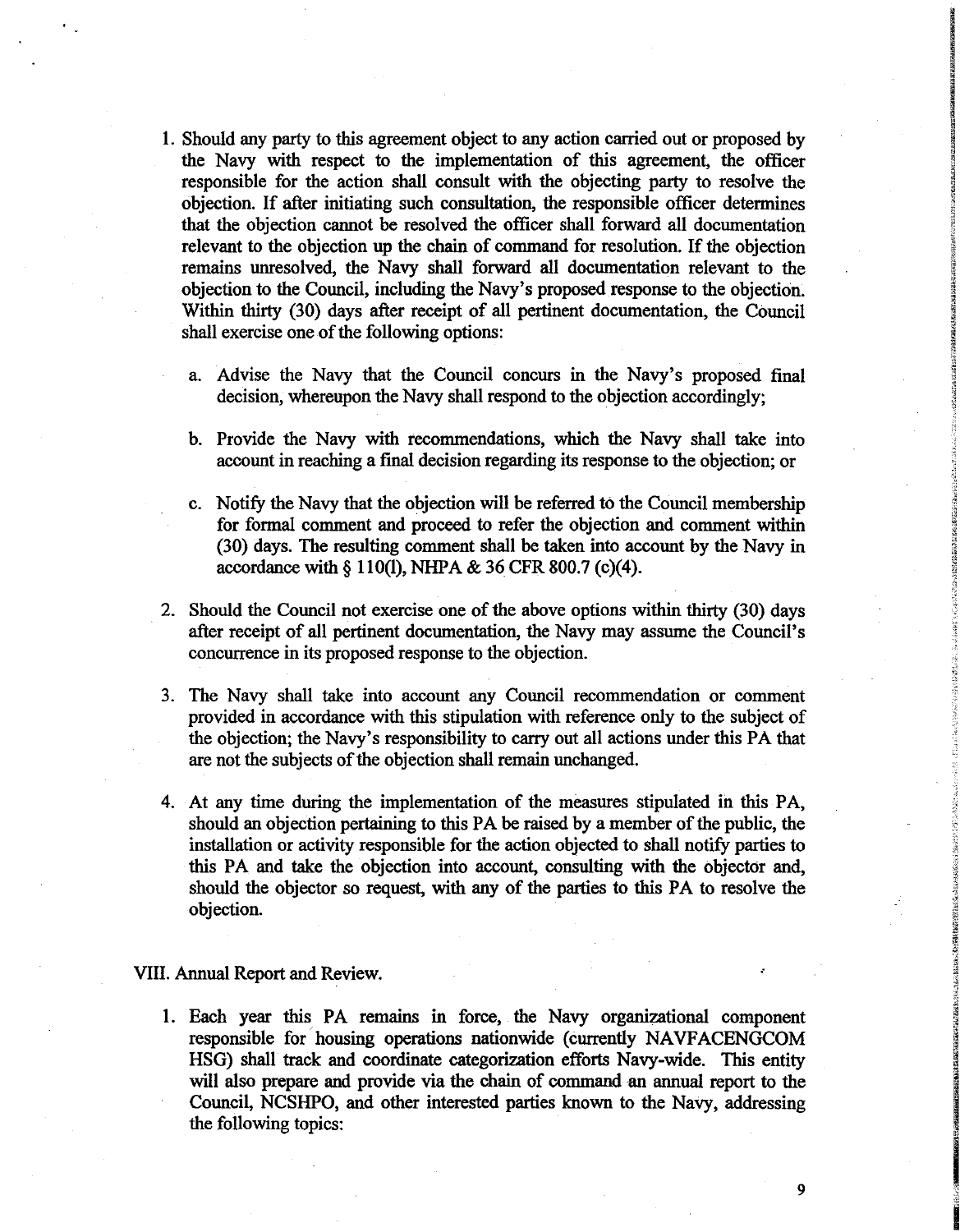- a. A list of installations for which categorization is complete;
- b. A list of installations for which categorization is ongoing;
- c. A list of SHPOs and other parties with whom consultation has been initiated during the past year regarding categorization and treatment;
- d. Problems with implementation or issues encountered during the year;
- e. Changes the Navy believes should be made in implementation of this PA.
- f. A list of properties treated under this agreement during the reporting period.
- g. A list of all Navy personnel receiving professional training during the reporting period.
- 2. Via notification in the Federal Register, the Navy shall ensure that its annual report is made available for public inspection, that potentially interested members of the public are made aware of its availability, and that interested members of the public are invited to provide comments to the Council, NCSHPO, individual SHPOs and to the Navy.
- 3. The Council and NCSHPO shall review the annual report and annually provide comments to the Navy, which will include a recommendation whether this PA shall continue in force, be amended, or be terminated.

#### IX. Amendments

Any party to this PA may propose to the Navy that the PA be amended, whereupon the Navy shall consult with the other parties to this PA to consider such an amendment. 36 CFR Part 800 shall govern the execution of any such amendment.

## X. Termination

- 1. If for any reason, the Navy determines that it cannot implement the terms of this PA, or if the NCSHPO or Council determines that the PA is not being properly implemented, the Navy, NCSHPO, or Council may propose to the other parties to this PA that it be terminated.
- 2. The party proposing to terminate this PA shall so notify all parties to this PA, explaining the reasons for the proposed termination and affording them at least thirty (30) days to consult and seek alternatives to termination. The parties shall then consult.
- 3. Should such consultation fail and the PA be terminated, the Navy shall ensure that each action that would otherwise be covered by this PA is reviewed in accordance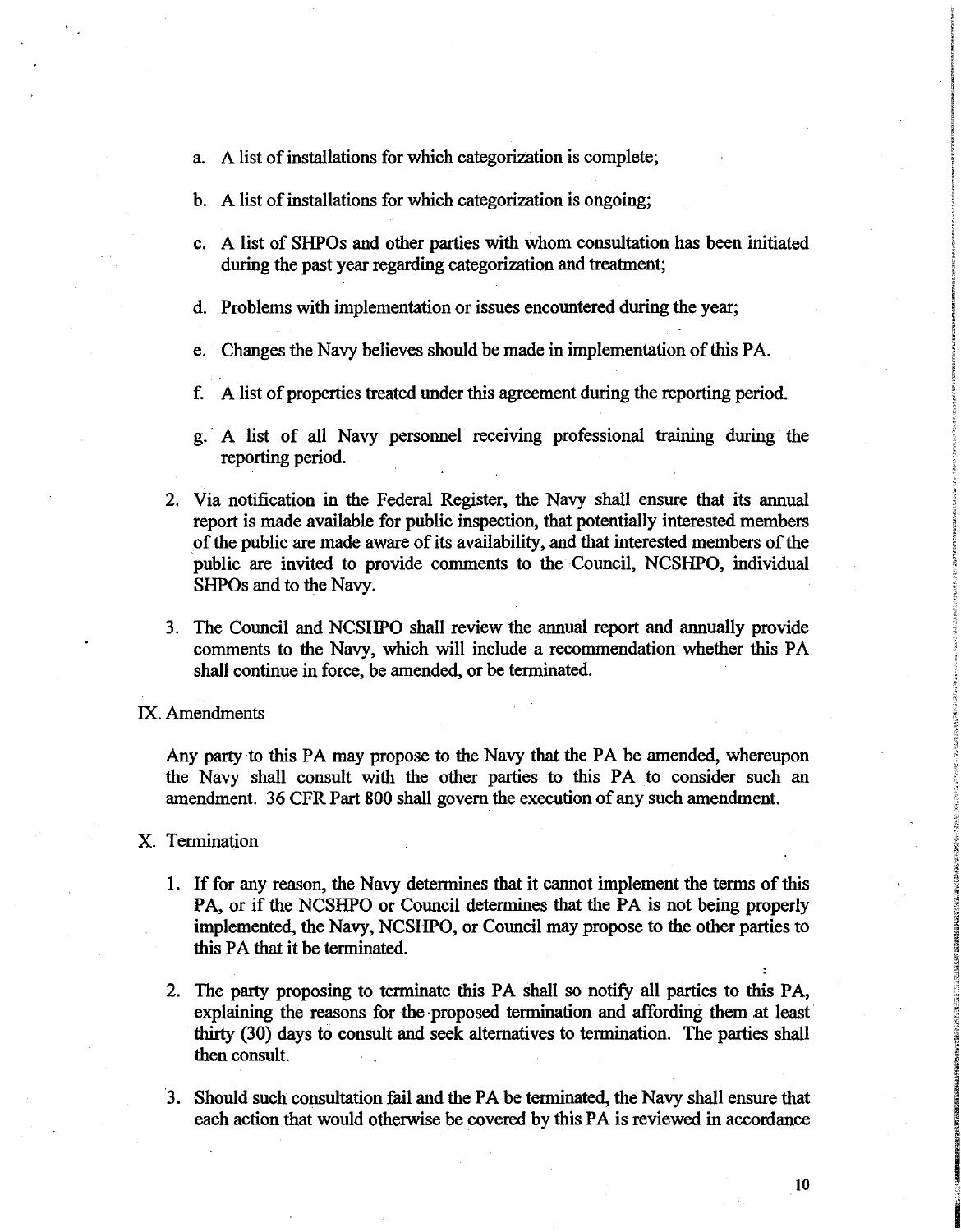with 36 CFR Part 800. The Navy may also consult in accordance with 36 CFR Part 800 to develop a new PA.

# XI.Funding

Funds programming, budgeting decisions and resource commitments will be made within Navy funding authority and no part of this PA exempts the Navy from the Anti-Deficiency Act.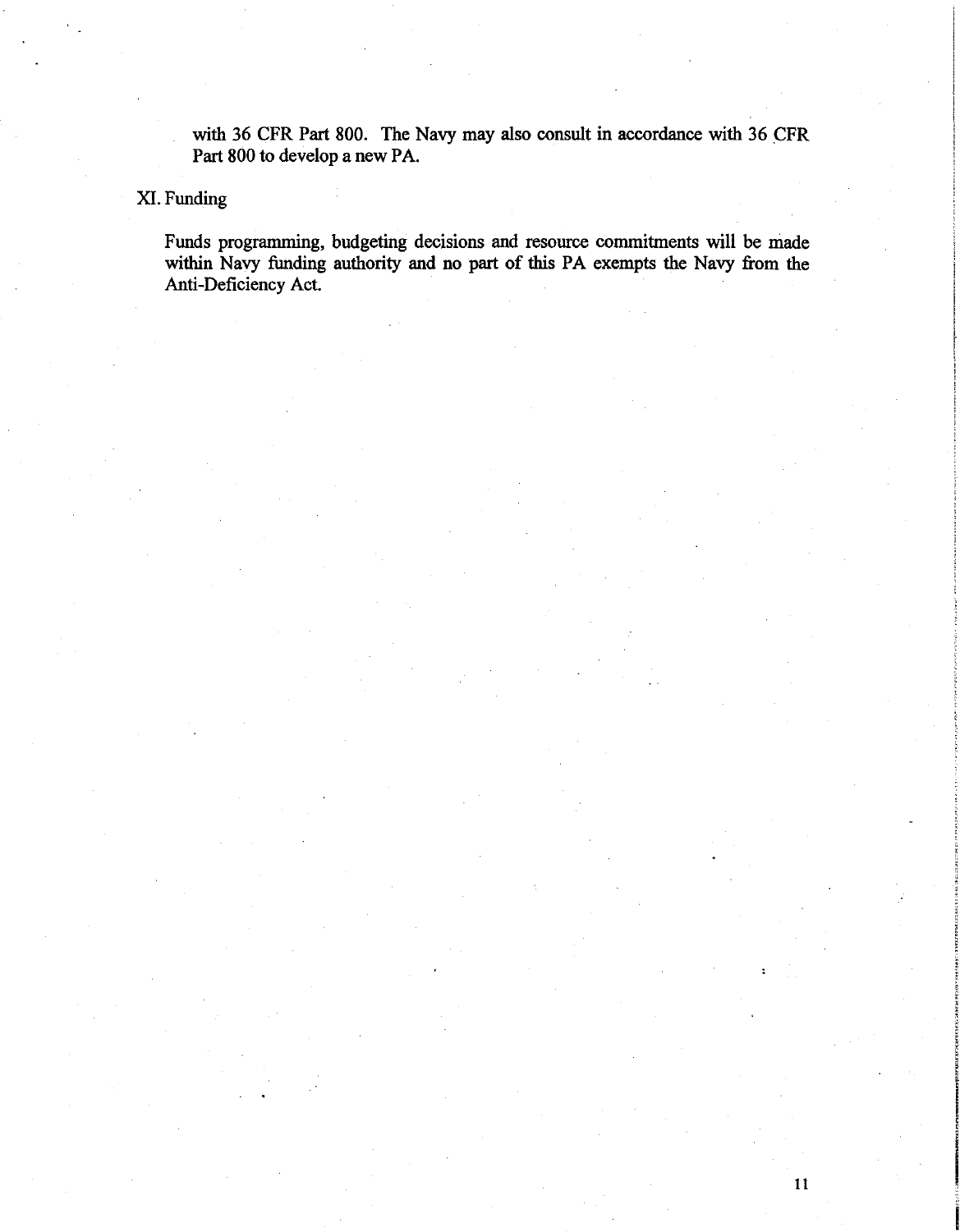XII. Signatures

Execution of this PA by the Navy, NCSHPO and the Council, and implementation of its terms, evidence that the Navy has afforded the Council an opportunity to comment on the Navy's on-going management of its historic housing units, and that the Navy has taken into account the effects of its on-going management on the historic housing units and fully complies with NHPA Section 106 and 36 CFR Part 800.

UNITED STATES NAVY

By: (Harrie) Date: <sup>"13</sup>/00

# ADVISORY COUNCIL ON HISTORIC PRESERVATION

By: <u>(Otterpho BSate, Date: 11-17-0</u>)

NATIONAL CONFERENCE OF STATE HISTORIC PRESERVATION OFFICERS

 $Bit$  Date:  $11/17/00$ uÒ By:

**Bank**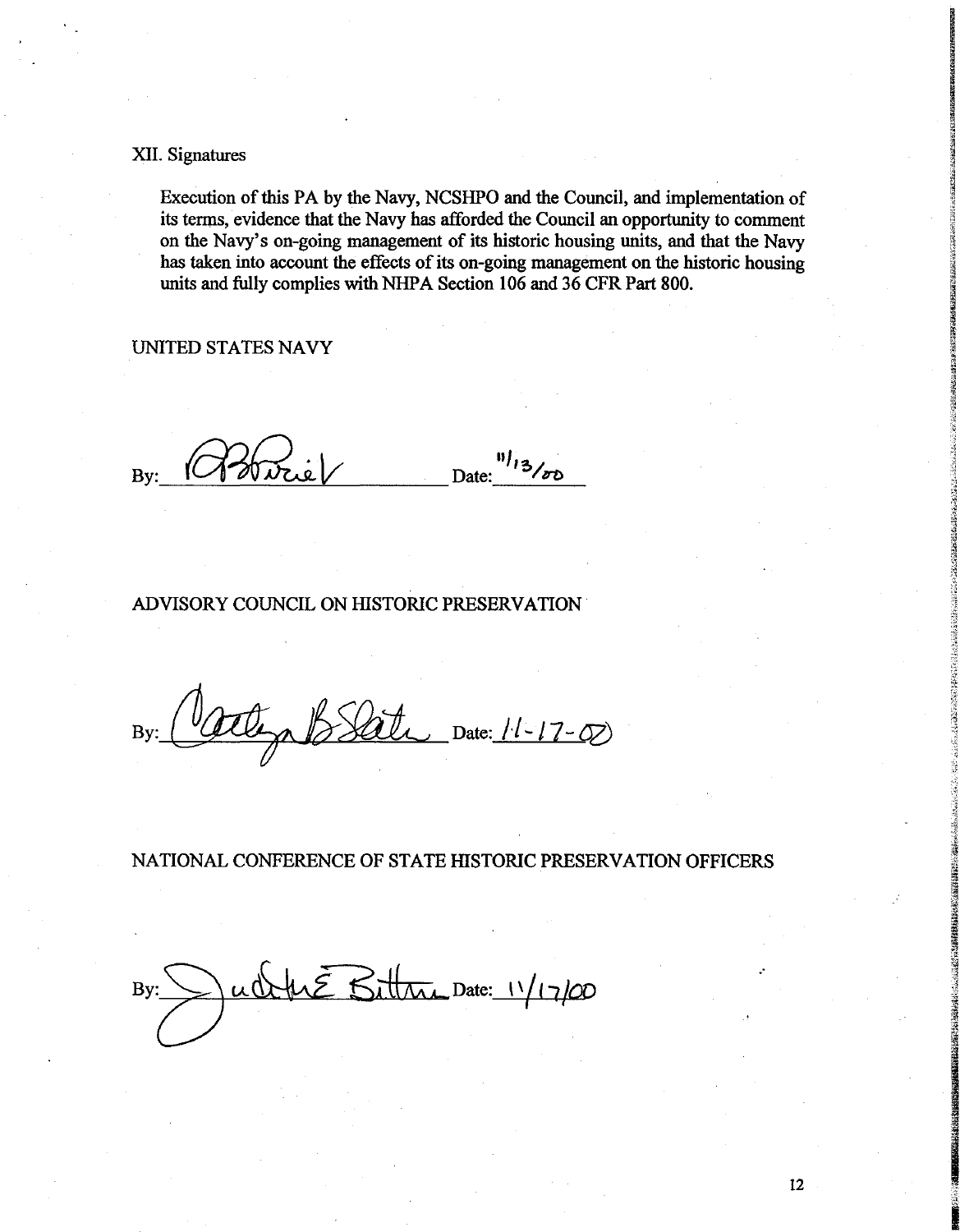# **APPENDIX A: DEFINITION OF "HISTORIC FAMILY HOUSING UNITS**

- I. "Historic family housing units" may include any of the following, or any combination thereof:
	- a. A building intended to provide family housing which is listed on or eligible for listing on the National Register of Historic Places.
	- b. A support building, such as a garden storage building or automobile garage, which is listed on or eligible for listing on the National Register of Historic Places.
	- c. A designed landscape associated with historic housing unit, that is, a parcel of land deliberately shaped or otherwise modified in accordance with a plan or design that is associated with historic housing units; examples include formal gardens, streetscapes and lawns.
	- d. A fixed object in the landscape, that is, a relatively small-scale construction, usually primarily artistic in nature or having some purpose of visual reference; examples include statuary, sculpture, monuments, fountains or boundary markers associated with historic housing units.
	- e. A district made up of buildings, structures, designed landscapes, and/or objects listed on or eligible for listing on the National Register of Historic Places, that is, a group or ensemble of such constructions making up a coherent whole; examples include a parade ground surrounded by housing units and designed landscape elements.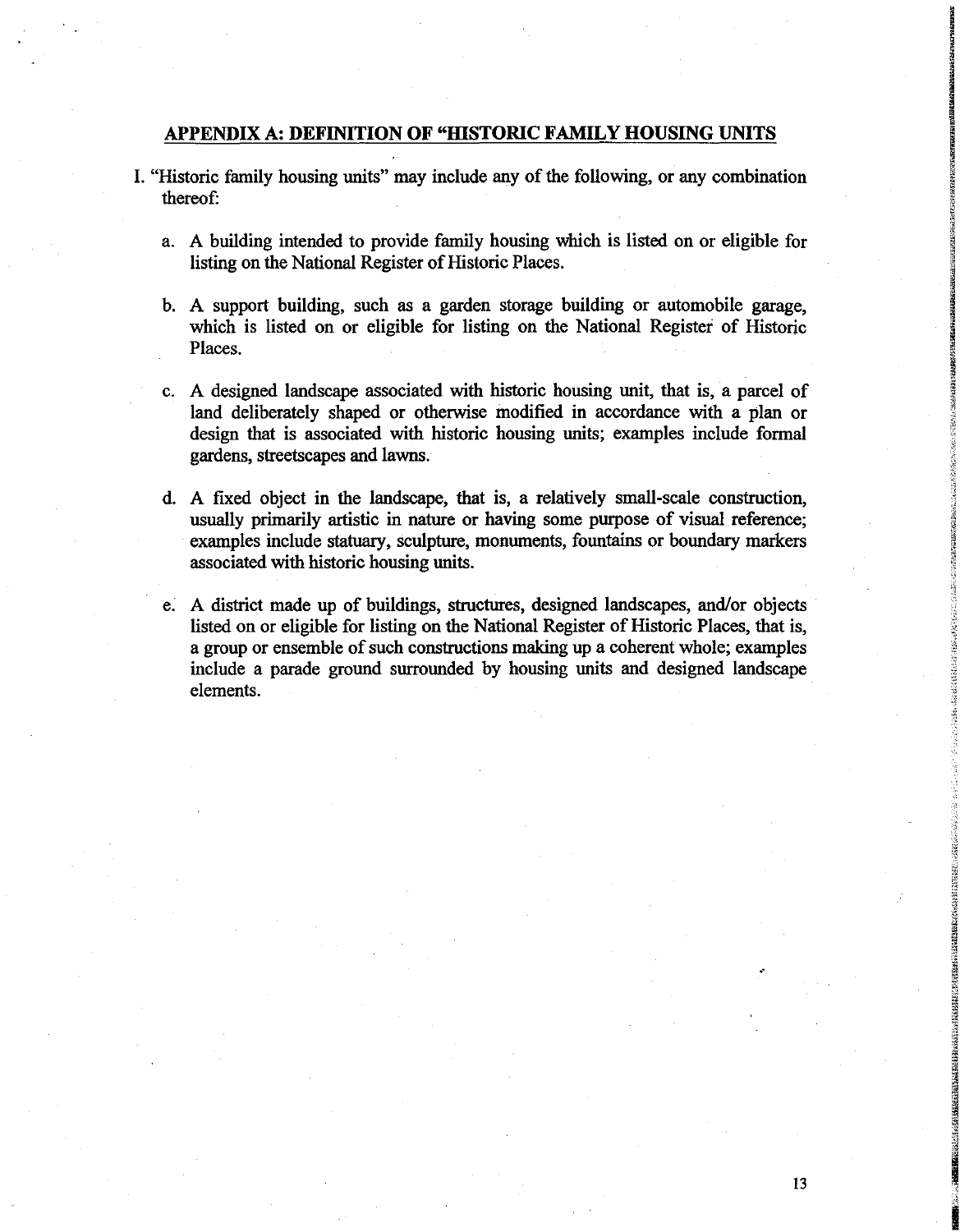# **APPENDIX B: NA VY HISTORIC FAMILY HOUSING CATEGORIZATION PROTOCOL**

# **INTRODUCTION AND BACKGROUND:**

In accordance with the National Historic Preservation Act and other applicable laws and regulations, the United States Navy (Navy) must consult with State Historic Preservation Offices (SHPO) to identify historic family housing units and evaluate their eligibility for the National Register of Historic Places. In addition, the Navy's Historic Family Housing Programmatic Agreement (PA) requires the Navy to consult with SHPOs to categorize each family housing unit into one of the two categories defined in Stipulation II of the PA. Furthermore, the relative historic significance of all housing units in Category I shall be assessed and assigned to a preservation treatment priority, defined below. The following guidelines, referred to as the Navy Historic Family Housing Categorization Protocol (Protocol), define the process the Navy must follow to categorize its family housing units.

To appropriately categorize family housing units, four basic questions must be answered:

- 1. Is the property of *central importance* in defining an installation's historic character?
- 2. Is the property important as a *contributor* to the historic character of the installation?
- 3. Is the integrity of the property compromised in some way?
- 4. How much potential does the property have for continued or adaptive use?

By effectively answering these questions, specific conclusions about the historic and architectural significance of individual family housing units within their context can be made, and ultimately each can be appropriately categorized. However, it is imperative to remember that categorization of family housing units requires consultation with the appropriate SHPO. As such, the appropriate SHPO must be notified in advance that onsite evaluations are taking place and invited to participate in the evaluation process.

This Protocol consists of three parts, each corresponding to the evaluation of family housing units on the basis of their:

- 1. Individual Identity (Part A)
- 2. Contextual Identity (Part B)
- 3. Continuing or Adaptive Use Potential (Part C)

The three-part outline below presents a method for observing and evaluating the character-defining features of family housing units on site. As defined in the PA, the primary distinguishing factor among Category I, Priorities 1-3 and Category II is "integrity." Therefore, Parts A and B of this checklist focus heavily on the physical characteristics of family housing units and their surroundings, which give them identity.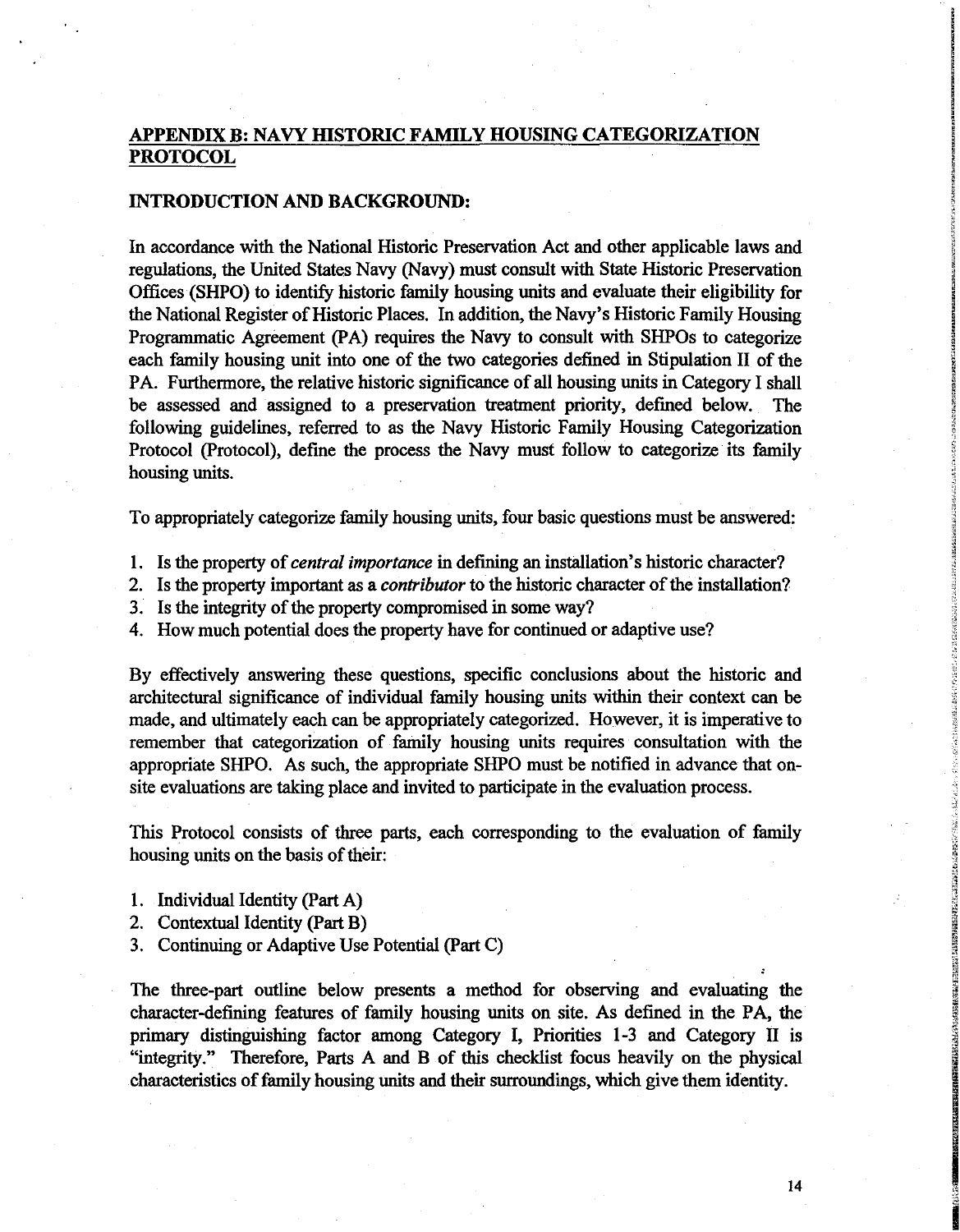According to National Register Bulletin (NRB) 15, "Integrity is the ability of a property to convey its significance," which is defined by the presence of its visible physical features. A family housing unit retaining historic integrity will possess a combination of the seven aspects of integrity. These include *location, design, setting, materials, workmanship, feeling* and *association.* Of these aspects, *location, design, setting, materials,* and *workmanship* can be evaluated independently through a visual assessment of specific physical characteristics. By interpreting these aspects, Part A of the Protocol assesses a family housing unit's individual significance. The other two aspects of *integrity,feeling* and *association,* rely not only on the presence of the significant physical aspects described above, but also involve the establishment of broad and narrow relationships between family housing units and their context. The intent of Part B, then, is to evaluate the significance of family housing units in terms of their context. Finally, Part C is designed to document family housing units' forecasted continued/future use and potential feasibility for adaptive use. All three parts are required for appropriate categorization and subsequent prioritization.

All evaluations are to be conducted by qualified professionals with experience applying these concepts. These professionals include qualified historical architects or architectural historians meeting the Secretary of the Interior's Professional Qualification Standards *[Department of the Interior, Archeology and Historic Preservation: Secretary of the Interior's Standards and Guidelines* (48 FR 44716, September 29, 1983). It is important that all inspectors be able to interpret the information collected on the field checklists in a manner that will produce consistent conclusions for assigning the classification rating across all quarters visited.

# **PART A - INDIVIDUAL IDENTITY:**

In order to establish a rating for family housing units on the basis of individual identity, units should be evaluated against the seven evaluation criteria listed below. After evaluation, the next step is to assign a rating key number from 1 to 4 that best describes the housing unit's individual identity for each of the criteria. The highest rating in Part A or B will constitute the initial classification. The results determined in the supplementary information on continuing or adaptive use potential will be considered, when appropriate, as an additional factor in establishing the final classification.

#### **Part A Evaluation Criteria:**

- 1. Site
- 2. Shape
- 3. Materials (exterior)
- 4. Feature Design (exterior)
- 5. Materials (interior)
- 6. Feature Design (interior)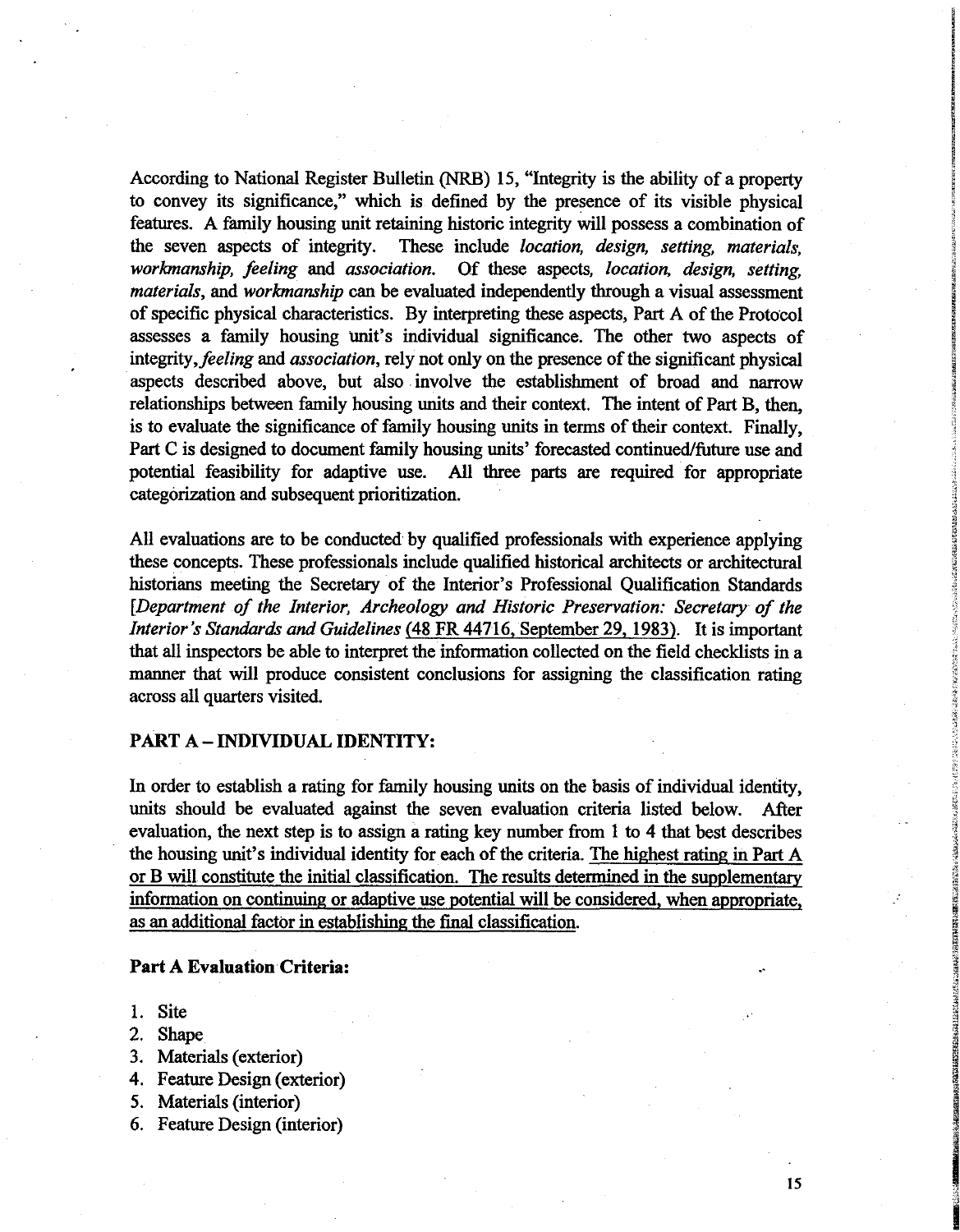# 7. Spatial Configuration **Part A Rating Key:**

- 1. Exhibits *outstanding* architectural, engineering, artistic or landscape characteristics, and *retains integrity.* (Eligible for the National Register.)
- 2. *Good* example of architectural, engineering, artistic or landscape characteristics, but *integrity is observably compromised.* (Eligible for the National Register.)
- 3. Visual integrity of characteristics is *compromised*; while visible character is generally intact. (Eligible for the National Register.)
- 4. *No* noteworthy characteristics, or complete loss of integrity. (Not eligible for the National Register.)

Category  $I -$  Priority I (Part A):

A housing unit exhibiting outstanding architectural, engineering, artistic or landscape characteristics might retain a massing and building form characteristic of its style and original design that is not overshadowed by later additions and/or alterations to its overall shape or solid/void relationship. It might also retain visible original building materials or compatible replacements that are consistent with the original character and design, a substantial number of building features characteristic of the time period for which the building is significant and an interior spatial configuration which remains cohesive.

Category  $I$  – Priority II (Part A):

A housing unit considered a good example of architectural, engineering, artistic or landscape characteristics, but lacking some observable integrity, might consist of similar characteristics as described above for rating l. However, this housing unit might lack the high concentration of visible original detailing and/or consist of some modifications to the massing or spatial relationships.

Category  $I$  – Priority III (Part A):

A housing unit in which the visual integrity of characteristics is compromised will likely have the form of the building altered by the introduction of minor additions, porches or landscape features and/or the alteration of projections or recesses. Additionally, building features and materials may have been replaced and original interior spatial arrangement may have been altered. Though these types of alterations can detract from or overshadow the original massing, the overall integrity of the housing unit remains intact.

#### Category II (Part A):

Category II housing units are buildings which have no architectural or historical significance whatsoever.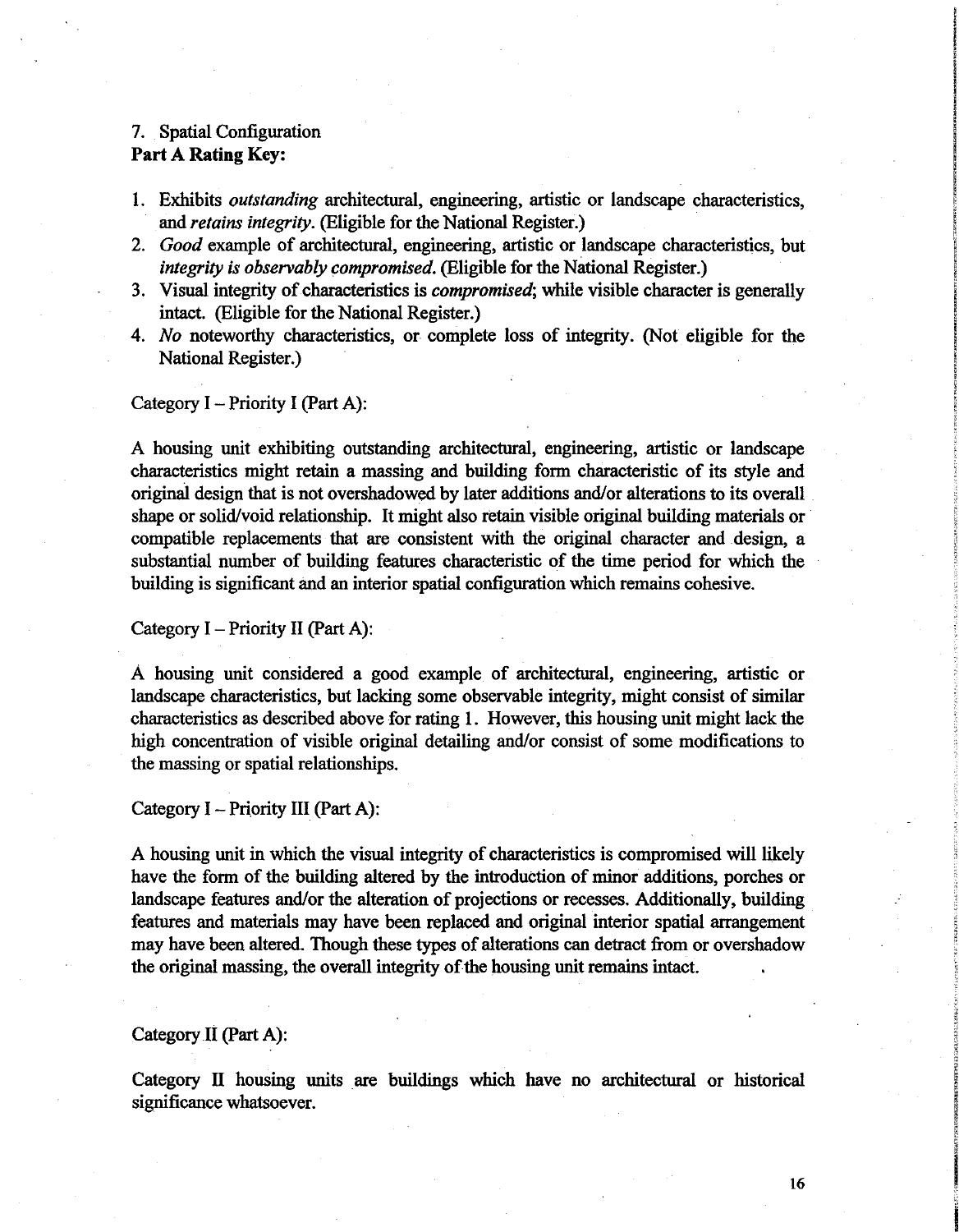## **PART B** - **CONTEXTUAL IDENTITY:**

In order to establish a rating for family housing units on the basis of their contextual identity (i.e. the way they relate to their environment), units should be evaluated against the three evaluation criteria listed below. After evaluation, the objective is to again assign a rating key number from 1 to 4 that best describes the housing unit's contextual identity for each of the criteria. Again, the highest rating in Part A or B will constitute the initial classification. The results determined in the supplementary information on continuing or adaptive use potential will be considered, when appropriate, as an additional factor in establishing the final classification.

### **Part B Evaluation Criteria:**

- 1. Context of housing unit within the installation.
- 2. Immediate context of the housing unit ( contribution to the neighborhood).
- 3. Associative significance (with naval history, significant events, etc.).

## **Part B Rating Key**

- 1. *Central* to defining or maintaining the character of its context; high concentration of features for which the neighborhood is recognized.
- 2. *Contributes substantially* to the character of its context; visibly supports architectural or stylistic themes.
- 3. *Compatible* with the character of its context.
- 4. Does not contribute to the eligible or listed property.

Category  $I$  – Priority I (Part B):

A housing unit determined central to defining or maintaining the character of its context should retain a high concentration of features for which the neighborhood is recognized. It might also possess high integrity with reference to original design/construction features (including spatial arrangement, architectural massing, ornamentation and detailing, major systems [roofing/walls windows] and/or landscaping). Typically, such a property will be rated a "l" in Part A, and represent one contributing unit in an ensemble of like or related buildings which, as a group, manifest a recognizable or discernible appearance to residents, visitors or the public at large. Also to classify as a Level One in this category, the neighborhood or ensemble shall be comprised of a substantial majority (above 75%) of such buildings with high integrity, such that they are the predominate type rather than the exception.

Category  $I$  – Priority II (Part B):

in the company of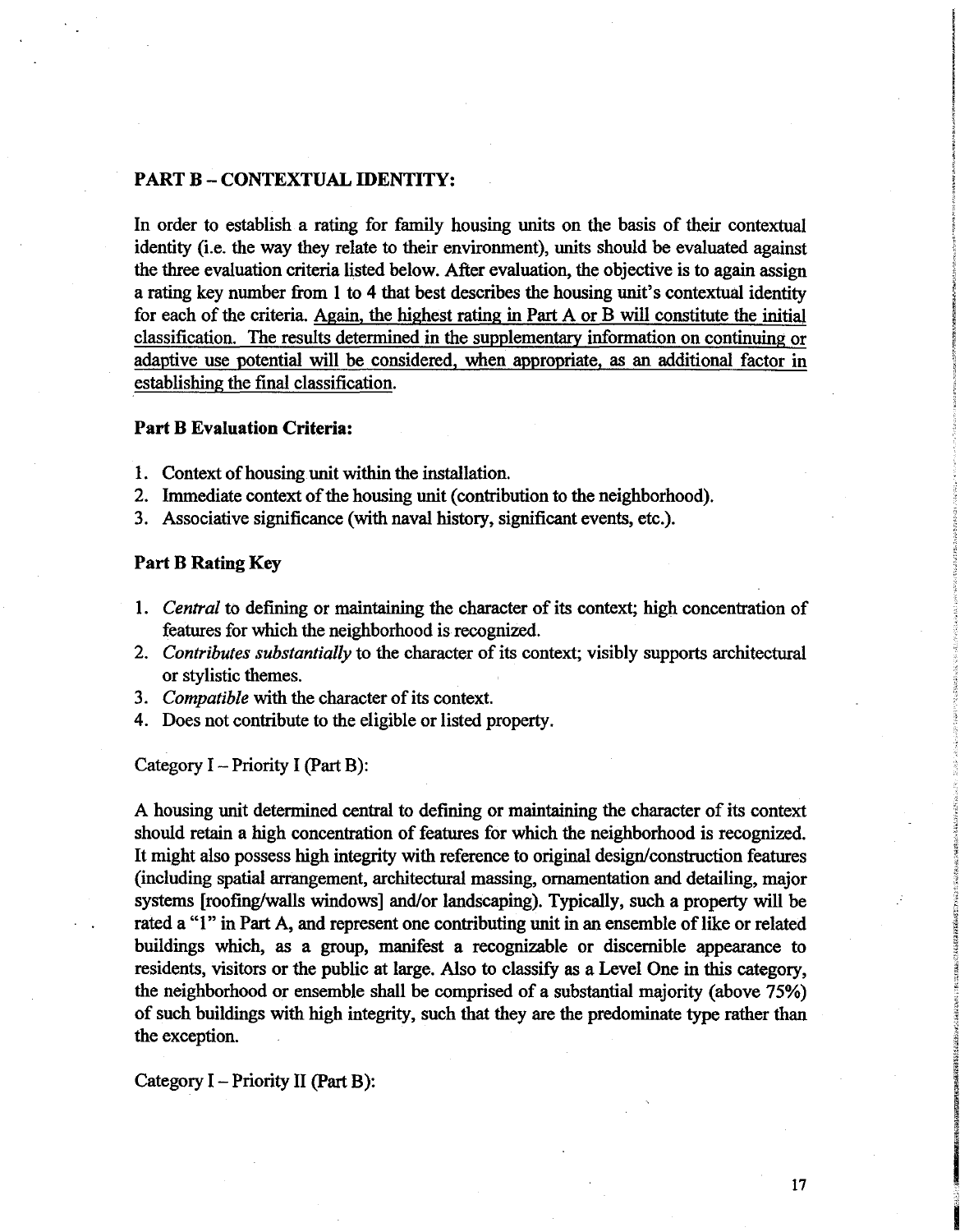A housing unit which contributes substantially to the character of its context and visibly supports the architectural or stylistic character of the neighborhood or installation might consist of similar characteristics as described above for rating 1, but either lacks some original design elements or has limited non-compatible elements or materials. Such a building will likely be either rated a "2" in Part A, or the neighborhood in which the building exists has fewer buildings of high integrity or a greater mix of high, medium and low integrity buildings, resulting in a visible degradation of visual, stylistic and architectural cohesion. The visual perceptions and feelings of harmony and compatibility in the neighborhood are reduced as a result of these factors.

Category  $I$  – Priority III (Part B):

A housing unit which is compatible with the character of its context, but is neither a "l" nor a "2" above, might lack the strongest integrity (i.e. rated a "2" or "3" in Part A). The effect of this is a lesser visual impact on residents, visitors and the public. While the residential appearance of the neighborhood may remain intact, the visual connection to recognizable architectural styles or historical periods is less than that of "l" or "2" housing units.

#### Category II (Part B):

A housing unit which does not contribute to an eligible or listed district might be rated a " $3$ " or " $4$ " in Part A and exist in a neighborhood with few buildings containing design and stylistic integrity and/or in a neighborhood with over 50% voids or incompatible building types. The visual appearance of the neighborhood is confusing and lacks cohesion, and may in fact appear disjointed or unplanned and haphazard in its overall siting.

## **PART C** - **CONTINUED OR ADAPTIVE USE POTENTIAL:**

To complete Part C of the Protocol, information must be collected on the potential for continued or adaptive use of a particular building. Such information should be derived from:

- 1. Documented potential ( documented plans for future adaptive use)
- 2. Observable potential (based on spatial configuration, etc.)
- 3. Reported observations from site personnel
- 4. Continued use (i.e. has the building been continually used for extended periods?)

The completion of the continued or adaptive use potential information section is .. intended to provide additional information about each family housing unit. Specifically, inspectors should note whether or not a housing unit appears to be secure in its continued use as housing, has already been considered for alternative uses, and/or has the potential for alternative uses. Input may be developed through written reports,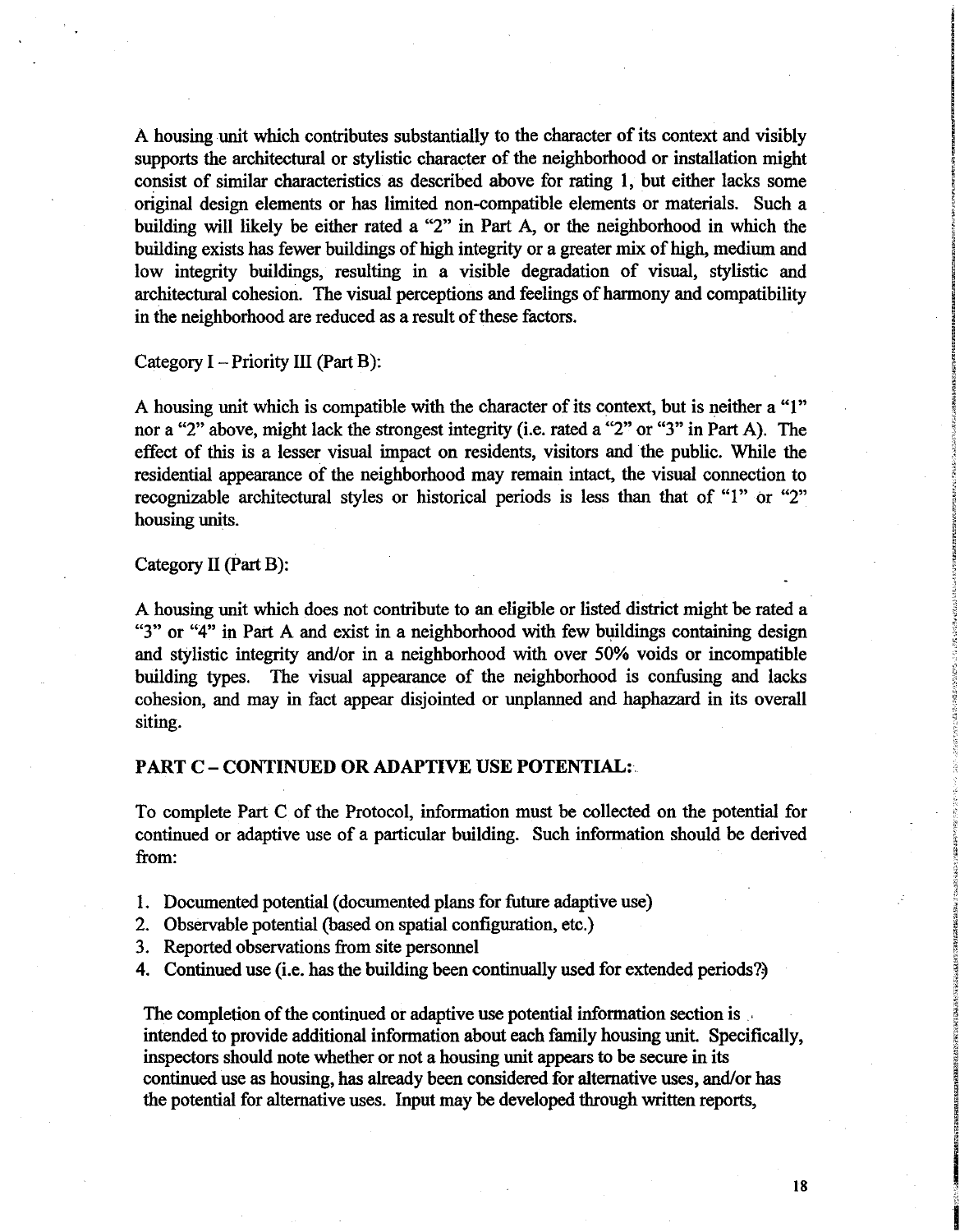conversations with site personnel, direct observation, oral reports from site personnel and the physical relationship to other infrastructure within the installation.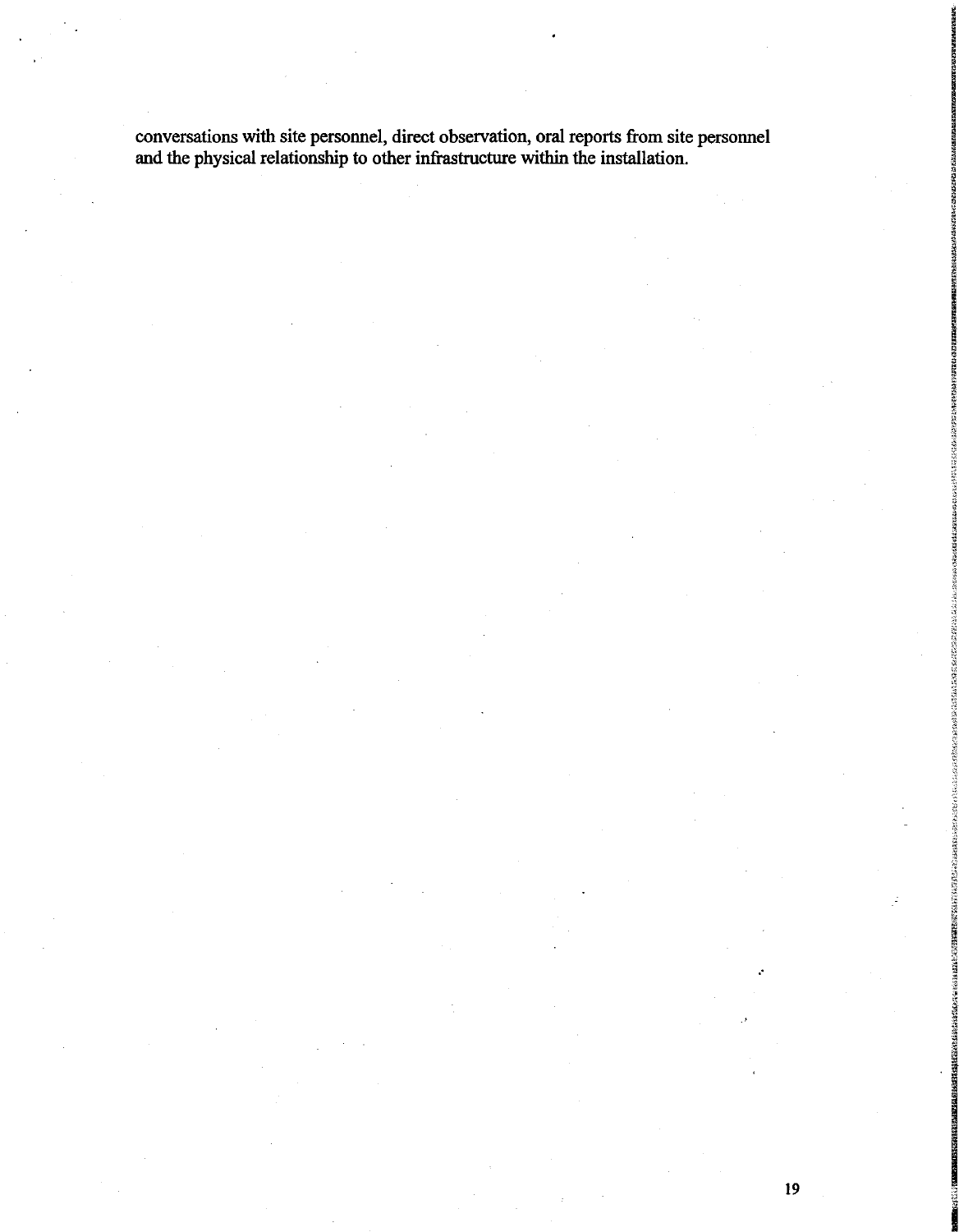## **APPENDIX** C: **PUBLIC INVOLVEMENT**

The Navy encouraged public comment and involvement on the development of this PA in the following venues:

- A. Professional Housing Management Association {PHMA) Meeting housing management peers, Tulsa OK, 24-27 February 1998;
- B. State Historic Preservation Officers (SHPO) Meeting Washington DC, 7-11 March 1998;
- C. Society of Architectural Historians (SAH) Annual Meeting professional architectural historians - Los Angeles CA, 15-19 April 1998;
- D. American Institute of Architects (AIA) Annual Meeting design professionals San Francisco CA, 15-19 April 1998;
- E. National Trust for Historic Preservation Annual Meeting general public Savannah GA, 20-25 October 1998;
- F. Results of a preliminary categorization effort and supporting documentation mailed to affected SHPOs for comment - 13 August, 1998;
- G. Revised draft PA, explanatory letter and CD ROM containing lists and images of preliminarily categorized housing units mailed to affected SHPOs - 1 March 1999; and
- H. Local Public Forums general public in the vicinity of the housing units at individual installations. Notification via local newspapers.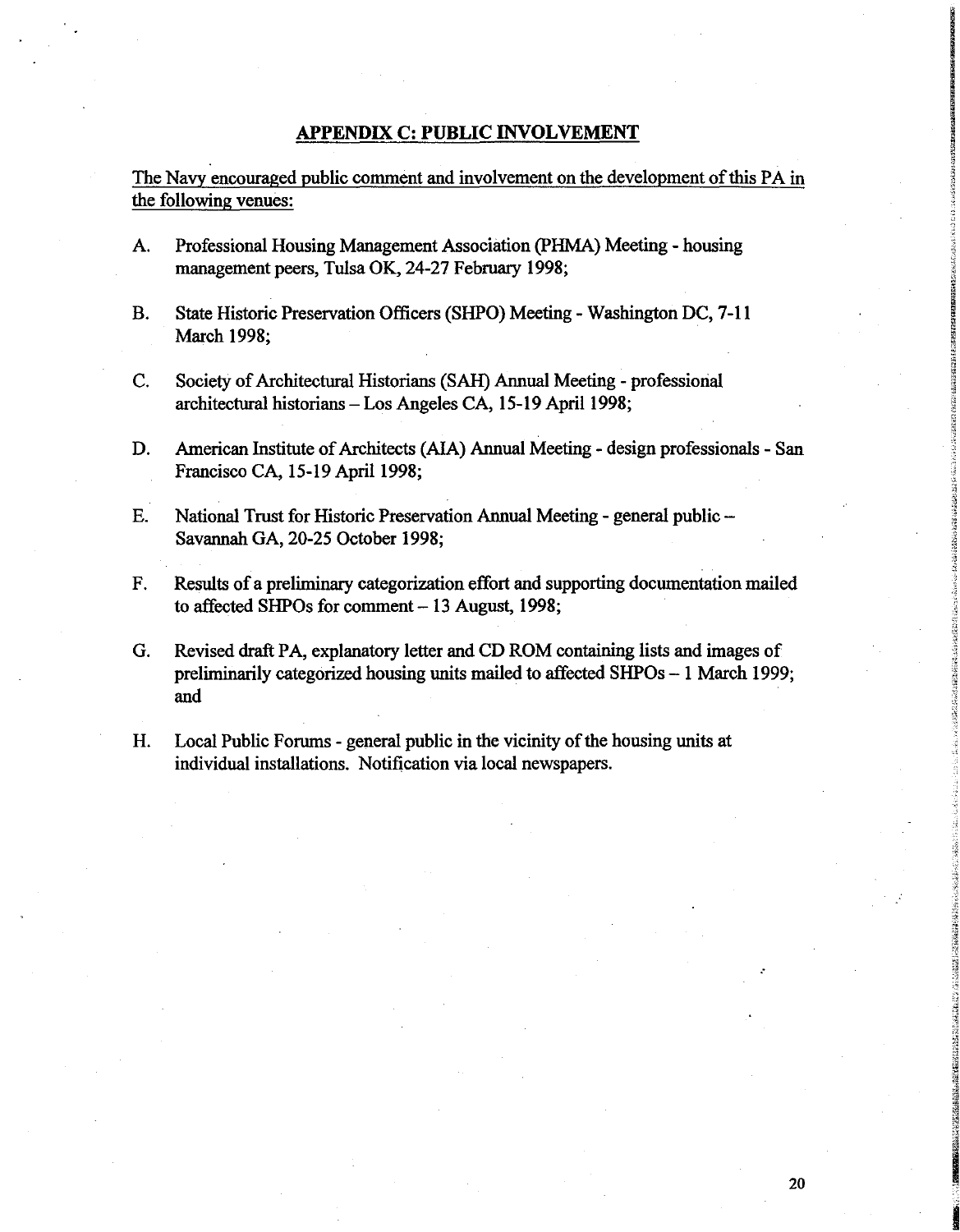# **APPENDIX D: ACTIONS THAT DO NOT REQUIRE CONSULTATION**

The following undertakings do not require consultation with the Advisory Council on Historic Preservation (Council) or any State Historic Preservation Officer (SHPO) provided that:

- A. They are carried out in accordance with the *Secretary of the Interior's Standards for the Treatment of Historic Properties with Guidelines for Preserving, Rehabilitating, Restoring, and Reconstructing Historic Buildings* and, where applicable, the National Park Service *Preservation Briefs;* and
- B. That the Navy maintain documentation identifying any original material that must be replaced in-kind and documentation on why such in-kind replacement . was necessary.

# Interior Work

- 1. Plumbing system rehabilitation/replacement, to include pipes and fixtures in both bathrooms and kitchens;
- 2. Heating, ventilation, and air conditioning rehabilitation/replacement including furnaces, pipes, radiators or other heating/air conditioning units;
- · 3. Rehabilitation/replacement of electrical wiring including lighting, fire alarms, smoke/heat detectors, fire suppression systems, telephones, and local area network;
- 4. Bathroom improvements, including alterations necessary for handicap access;
- 5. Interior surface (floors, walls, ceiling, woodwork) treatments, providing the work is. restricted to repainting, refinishing, re-papering, re-paneling, or laying carpet, linoleum, or other recognized floor systems;
- 6. Insulation; and
- 7. Replacement/repair of vertical transportation systems (i.e. elevators and stairs).

#### Exterior Work

- 1. Repair or replacement of siding, trim, or hardware when done in kind to match existing or original material and design.
- 2. Replacement of glass when done in kind to match existing material and design. Window glass may be double or triple glazed as long as it is clear and replacement

**National Contract Contract**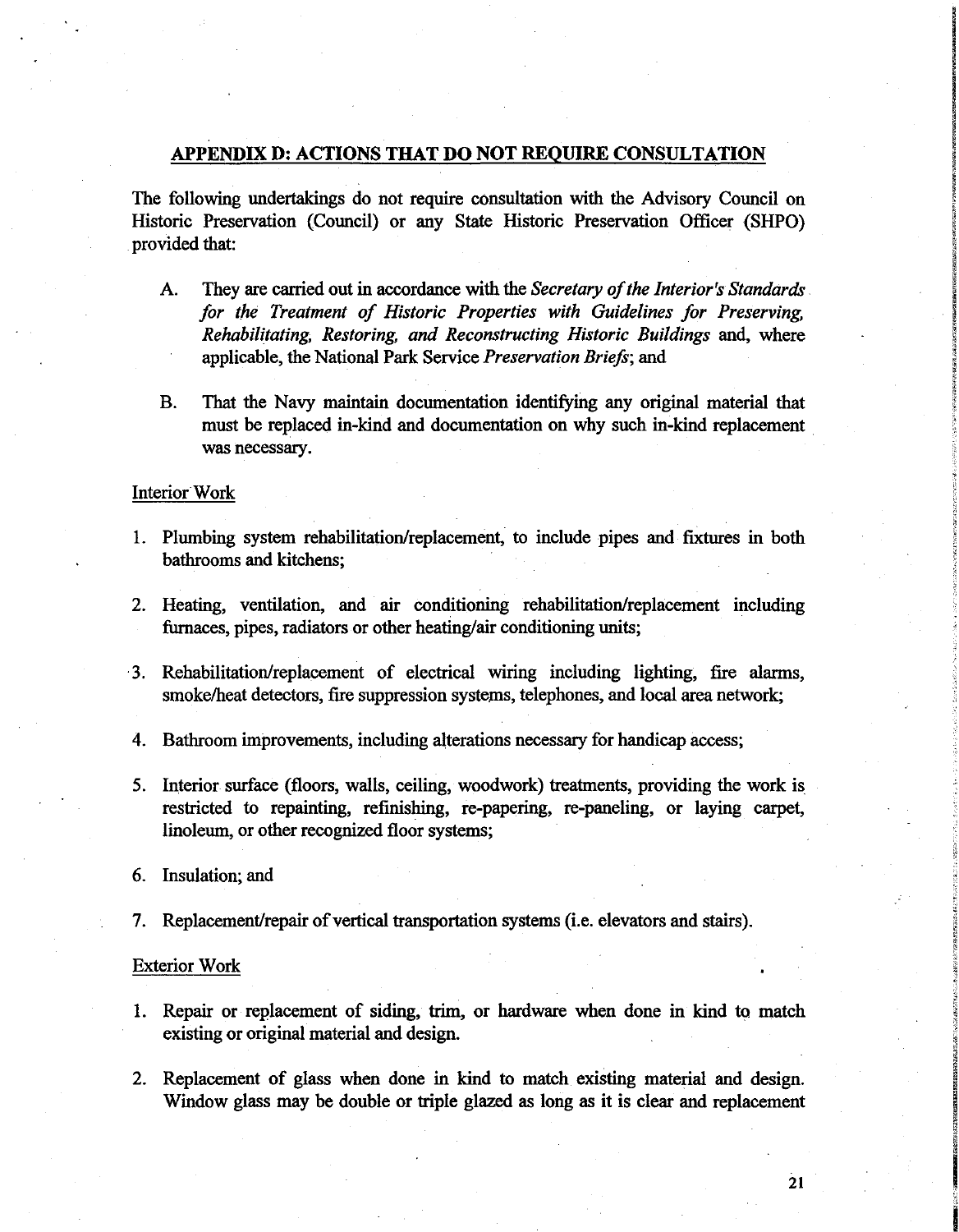does not alter existing window glazing rabbets. This excludes the use of tinted glass, which will require consultation.

- 3. Maintenance of features such as window and door frames, hoodmolds, paneled or decorated jambs and moldings through appropriate surface treatments, such as cleaning, rust removal, limited paint removal, and reapplication of protective coating systems.
- 4. Repair or replacement of roofs or parts of a roof that are deteriorated, when done inkind to match existing or original material and design.
- 5. Repair or replacement of porches and stairs when done in kind to match existing material and design.
- 6. Repair of window frames by patching, splicing, consolidating or otherwise reinforcing or replacing in kind those parts that are extensively deteriorated or are missing. The same configuration of panes will be retained.
- 7. Installation of storm windows, provided that they conform to the shape and size of historic windows and that the meeting rail coincides with that of the existing sash. Color shall match prime window color; mill finish aluminum is not acceptable.
- 8. Painting exterior surfaces when the new paint matches the existing or original color. If the existing paint color is not desirable and the original color is not known, the color should be in keeping with historic color schemes. Damaged or deteriorated paint may be removed to the next sound layer, using the gentlest methods possible, such as hand scraping or hand sanding. Abrasive methods, such as sandblasting and water blasting, are not allowed.
- 9. Replacement or installation of caulking and weather stripping around windows, doors, walls, and roofs.
- 10. Repair and replacement of gutters and down spouts in kind.
- 11. In-kind sidewalk, driveway and curbing repair or replacements.

#### Other Work

- 1. In-kind street, parking lots, driveway, sidewalk, curb and gutter and storm drainage structure repair or replacements;
- 2. Routine repairs and maintenance of piers, berths, and dry docks, including repair/replacement of dolphins, piling, decking, cleats, bollards, or capstans, that are assigned to historic family housing units to maintain operational capability;